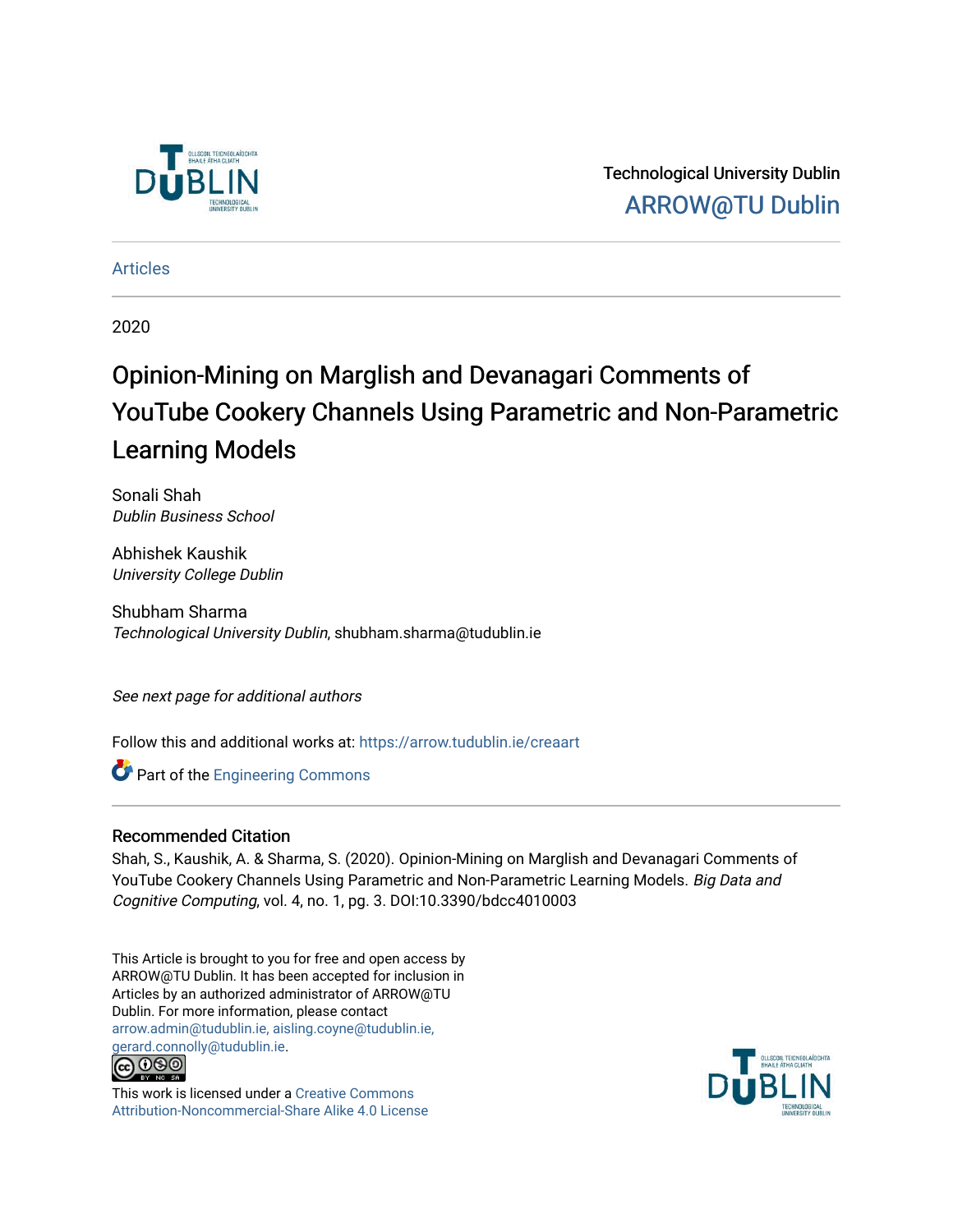# Authors

Sonali Shah, Abhishek Kaushik, Shubham Sharma, and Janice Shah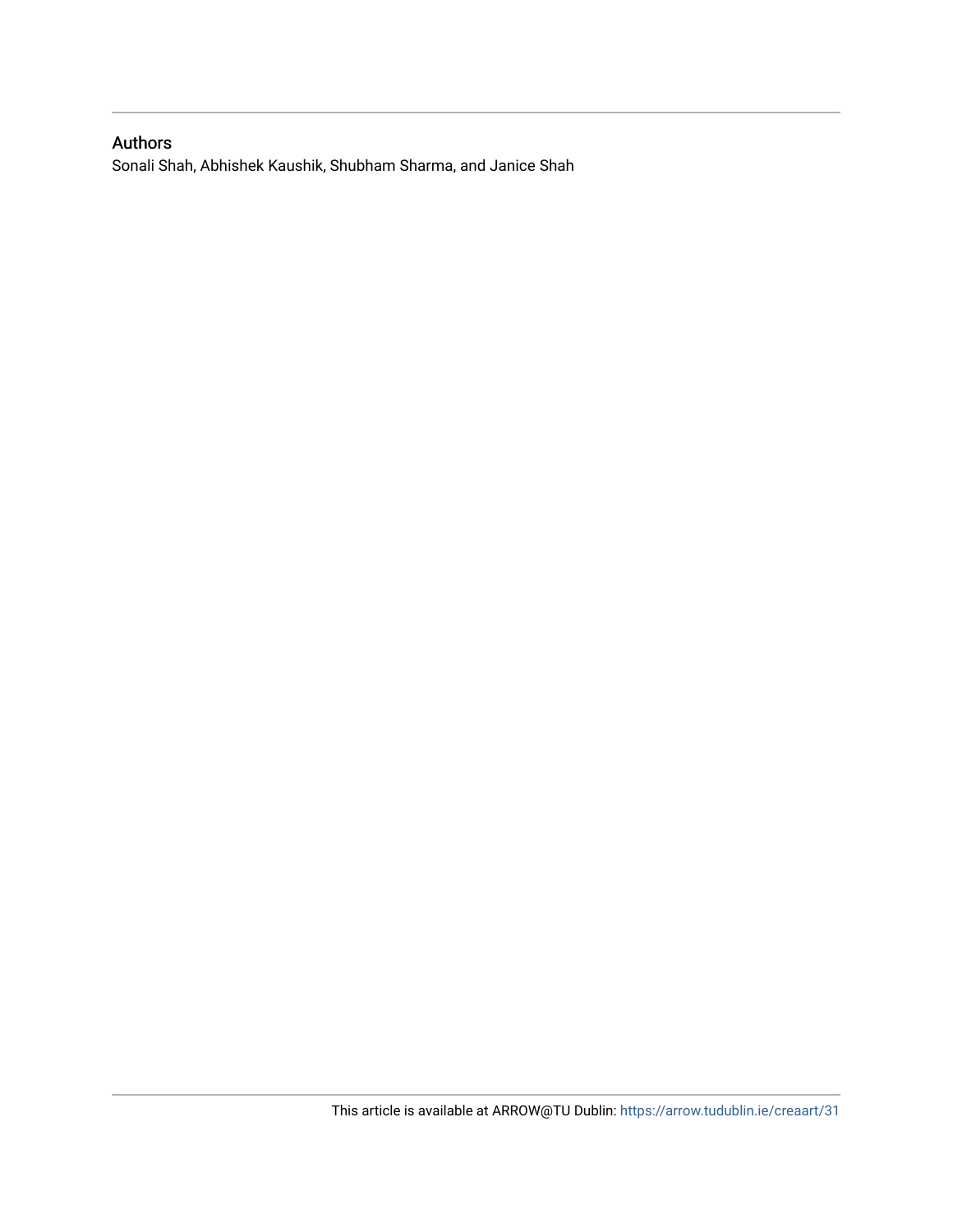

# *Article*

# **Opinion-Mining on Marglish and Devanagari Comments of YouTube Cookery Channels Using Parametric and Non-Parametric Learning Models**

# **Sonali Rajesh Shah 1,†, Abhishek Kaushik 2,\* ,† [,](https://orcid.org/0000-0002-3329-1807) Shubham Sharma 3,[\\*](https://orcid.org/0000-0003-4098-6313) and Janice Shah <sup>4</sup>**

- <sup>1</sup> School of Computing, Dublin Business School, D02 WC04 Dublin, Ireland; 0402114@mydbs.ie
- <sup>2</sup> ADAPT Centre, School of Computing, Dublin City University, D09 W6Y4 Dublin, Ireland<br><sup>3</sup> School of Eood Science and Environment Health, TU Dublin, D01 HV58 Dublin, Ireland
- <sup>3</sup> School of Food Science and Environment Health, TU Dublin, D01 HV58 Dublin, Ireland
- <sup>4</sup> Department of Information Technology, Sardar Patel Institute of Technology, 400058 Mumbai, India; janice.shah18@gmail.com
- **\*** Correspondence: abhishek.kaushik2@mail.dcu.ie (A.K.); shubham.sharma@TUDublin.ie (S.S.)
- † These authors contributed equally to this work.

Received: 19 February 2020; Accepted: 9 March 2020; Published: 17 March 2020



**Abstract:** YouTube is a boon, and through it people can educate, entertain, and express themselves about various topics. YouTube India currently has millions of active users. As there are millions of active users it can be understood that the data present on the YouTube will be large. With India being a very diverse country, many people are multilingual. People express their opinions in a code-mix form. Code-mix form is the mixing of two or more languages. It has become a necessity to perform Sentiment Analysis on the code-mix languages as there is not much research on Indian code-mix language data. In this paper, Sentiment Analysis (SA) is carried out on the Marglish (Marathi + English) as well as Devanagari Marathi comments which are extracted from the YouTube API from top Marathi channels. Several machine-learning models are applied on the dataset along with 3 different vectorizing techniques. Multilayer Perceptron (MLP) with Count vectorizer provides the best accuracy of 62.68% on the Marglish dataset and Bernoulli Naïve Bayes along with the Count vectorizer, which gives accuracy of 60.60% on the Devanagari dataset. Multilayer Perceptron and Bernoulli Naïve Bayes are considered to be the best performing algorithms. 10-fold cross-validation and statistical testing was also carried out on the dataset to confirm the results.

**Keywords:** YouTube; sentiment analysis; marglish; devanagari; logistic regression; bernoulli naïve bayes; TF-IDF vectorizer; count vectorizer; cross-validation; statistical testing

## **1. Introduction**

According to the World Bank, the number of users using the Internet in India are rising exponentially, specifically from 2010. About 34.4% of the total population uses the Internet [\[1\]](#page-19-0). As mentioned by [\[2\]](#page-19-1) about 21% of people visit social media platforms. 16% watch videos, 15% use search engines. Therefore, based on these statistics it is evident that a large number of people are using Facebook, Twitter, WhatsApp, Instagram (social media platforms) and YouTube (to watch videos). According to [\[3\]](#page-19-2) YouTube India already has 245 million active users in India and it reaches 80–85% of the Internet-using population. After the Internet traffic rates became cheaper in India in 2016 there was a huge demand for the YouTube videos in Indian Languages. The genres such as comedy, food, travel etc. are becoming people's choice and the demands for them is on rising day by day.

As there are so many active users using YouTube, there is a lot of written feedback given by them on different videos they watch. There is a need to analyze these comments to understand the expectation of the viewers and hence Sentiment Analysis (SA) comes into the picture. SA is known as

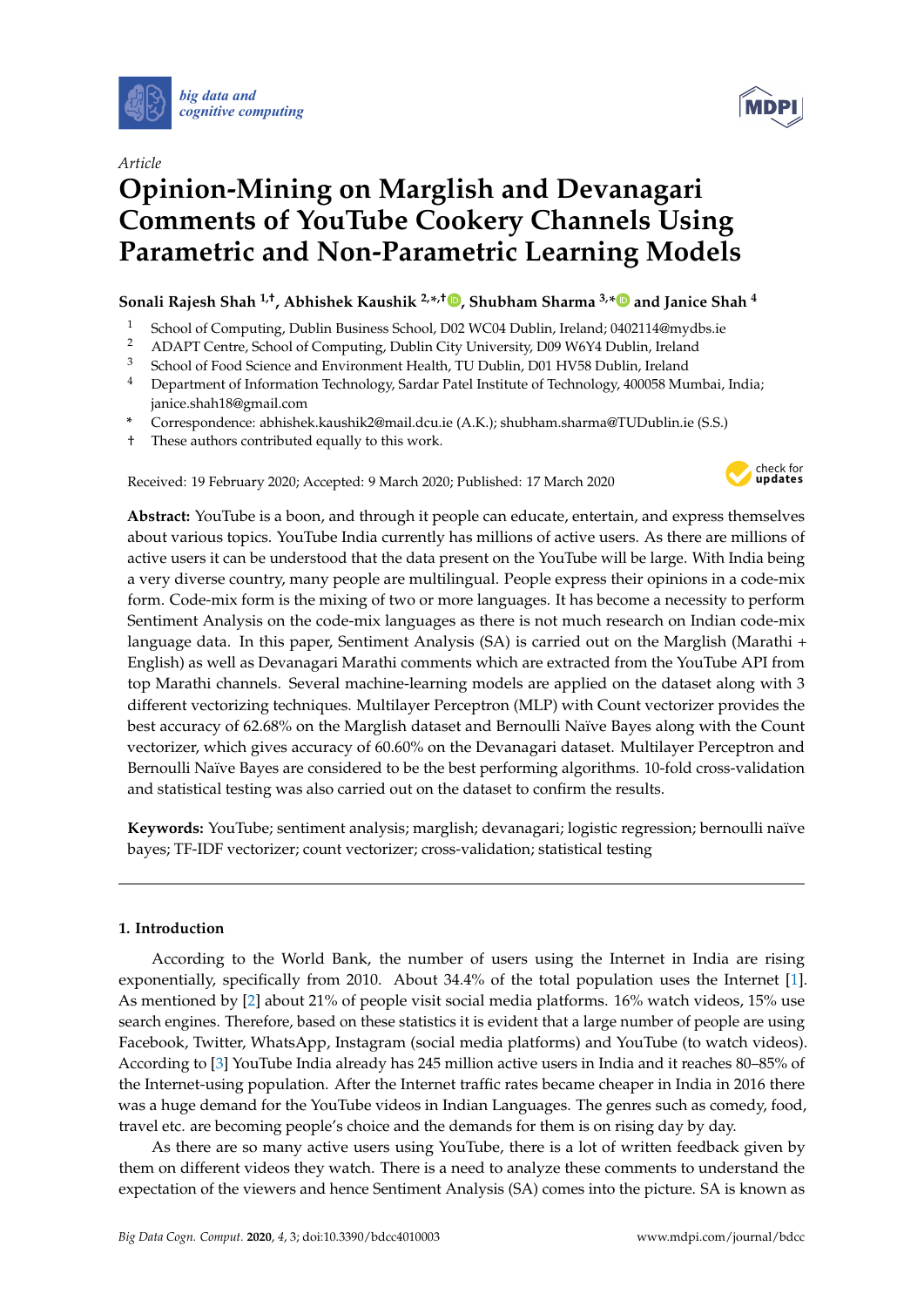opinion-mining and it uses natural-language processing to computationally identify and categorize the opinions of the given text into different categories such as positive, negative and neutral. SA can also be defined as the process of understanding the view or opinions of the people on different topics and finding their emotional orientation on specific topics, e.g., a user is happy seeing the video and he/she comments "excellent content" as a comment. In this case, the sentiment orientation of the user is positive. The most common sentiment orientations considered in a lot of studies are positive, negative and neutral [\[4\]](#page-19-3). There is lot of SA work done in English language. As the growth of YouTube videos for Indian Languages started rising exponentially only after 2016, the SA research work for them is sparse.

According to [\[5\]](#page-19-4) 52% of urban youth are bilingual and 18% people are multilingual and in future it is expected to rise. This will indirectly affect the way people will be communicating verbally and on social media platforms etc. Hinglish, Marglish etc. are the new unofficial languages observed on social media platforms and YouTube comments. Hinglish is the combination of Hindi and English Language, wherein the Hindi words are written in English Language, whereas Marglish is a combination of Marathi and English Language and the Marathi words are written in English. An example of Hinglish sentence is "Aap bahut beautiful ho mam" which means "you are very beautiful mam". Example of Marglish sentence is "khup chan recipe Thankyou" which means "Very good recipe Thankyou". Multilingual languages are morphologically rich and when they are written together in a text it becomes a challenge to analyze them. There is no multilingual dictionary available to carry out the SA task. This paper aims to take up the challenge to perform the SA on Marglish language on cookery channels.

While performing SA there are lot of steps involved in pre-processing and vectorization, using machine learning or dictionary-based approaches etc. all the steps are explained in detailed below. This paper carries out the SA task using the machine-learning approach. The Marglish data which is extracted using YouTube API is first labeled into different categories and then the pre-processing, vectorization, and machine-learning algorithms are applied to the data. It is necessary to discuss what research questions aim to be answered by this research paper.

#### **Research Questions:**

**RQ1.** Will there be different categories but the comments present will be predominant in a category?

**RQ2.** Which machine-learning algorithms can be applied to the dataset?

**RQ3.** Among the different parametric and non-parametric models, which model will give the best result?

This paper is divided into six sections. Section [2](#page-3-0) is recent work carried out in SA on other indigenous (native) languages, Section [3](#page-8-0) is the methodology used in the proposed system, Section [4](#page-8-1) are the results, Section [5](#page-16-0) is the discussion, and Section [6](#page-18-0) is a conclusion and future work.

## <span id="page-3-0"></span>**2. Related Work**

The related work is segregated based on the SA Levels and the current trends in the SA. SA has 3 levels document, sentence and aspect level.

#### *2.1. Document Level*

In this process, the SA is carried out on the document or paragraph as a whole. Whenever a document is about a single subject it is best to carry out document-level SA. Examples of document-level SA datasets are speeches of world leaders, movie reviews, mobile reviews etc.

SentiWordNet (SWN) is an opinion-based lexicon derived from WordNets. WordNets is a lexical database which consists of words with a short definition and example. SWN consists of dictionary words and the numeric positive and negative sentiment score of each word. WordNets and SWNs are researchers' common choice when carrying out SA on document level. Pundlik et al. [\[6,](#page-19-5)[7\]](#page-19-6) had worked on a multi-domain Hindi language dataset. The architecture was implemented by [\[6,](#page-19-5)[7\]](#page-19-6) contained two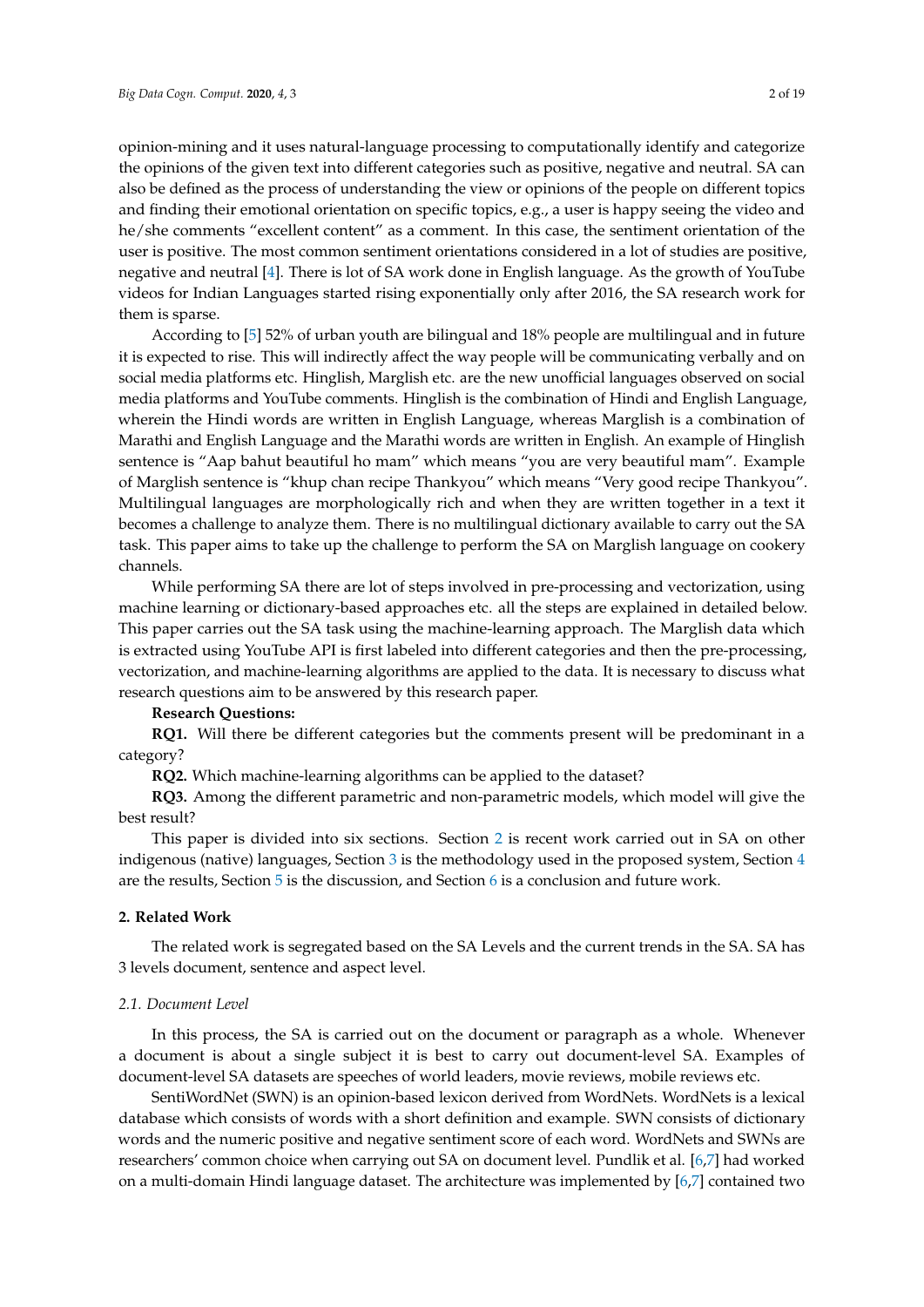steps—domain classification, which was the first step performed using an ontology-based approach, and sentiment classification, performed using HNSW (Hierarchical Navigable Small World) and Language Model (LM) Classifier. A comparative study done on the results by the HNSW and HNSW + LM Classifiers. The combination of HNSW and LM Classifier had given better classification results as compared to HNSW [\[6](#page-19-5)[,7\]](#page-19-6).

The workby Yadav et al. and Shah et al. [\[7,](#page-19-6)[8\]](#page-19-7) showed that SA for the mix-Hindi language could be performed by using three approaches. The first approach was to perform classification based on neural network on the predefined words. The second approach used IIT Bombay HNSW. Third approach performed classification using neural networks on the predefined Hindi sentences. The approaches in [\[7](#page-19-6)[,8\]](#page-19-7) are explained in detail as follows: The first approach maintained the positive and negative word list. The mix-Hindi words were converted into pure Hindi words and were searched in the positive and negative list which was created manually. If the word was found in the positive word list the positive word count was incremented and if the negative word was found the negative word counter was incremented. In second approach instead of the positive and negative word list the HNSW was used remaining all the steps were same as in the first approach. In third approach seven features were created and applied on the sentences. The features are as follows, to find the frequency of the word, adjective, noun, verb, adverb, total positive polarity and negative polarity of the sentence. These features were sent to the neural network for testing and the polarity of the word was detected. After the comparison of all approaches it was found that the second approach had the best accuracy which was 71.5%.

Ansari et al. [\[9\]](#page-19-8) introduced an architecture for two code-mix languages, Hindi and Marathi. The architecture included language identification, feature generation and sentiment classification as major steps. Hindi and English WordNet's and SWNs were used as there was no SWN for Marathi. The Marathi words were first translated into English and the sentiment score of the English words were found and assigned to the words. Also, classification algorithms such as Random Forest, Naïve Bayes, and Support Vector Machine (SVM) were used to find the polarity in the final step. Slang identification and emoticons were also crucial steps in the study. Slang is a group of words which are used informally in a particular language. Emoticons are the representation of different facial expressions. SVM performed the best among all the algorithms with accuracy of 90% and 70% for Marathi and Hindi language.

In the paper, Jha et al. [\[10\]](#page-19-9) explains that there are a lot of research done in the English language for SA, but little for the Hindi language. The system developed by the authors carried out the SA in Hindi language using two approaches. In first approach, Naïve Bayes was used for document classification and in the second approach, the parts of speech (POS) tagging was done using TnT POS Tagger by using the rule-based approach on the classification of opinionated words was completed. 200 positive and 200 negative movie review documents were web scraped for testing the system. Accuracy of 80% was achieved by the system.

#### *2.2. Sentence Level*

Sentence-level SA identifies the opinions on the sentence and classifies the sentence as positive, negative or neutral. There are two types of sentences, subjective and objective sentences, which are required to be identified while performing sentence-level SA. Subjective sentences carry opinions, expressions and emotions in them. Objective sentences are the factual information. Sentence-level SA can be carried out only on the subjective sentences hence it is important to first filter out objective sentences.

SWN (Senti Word Net) is a most common lexicon-based approach used by the researchers. Haithem et al. [\[7](#page-19-6)[,11\]](#page-19-10) developed the Irish SWN whose accuracy was 6% greater than the accuracy obtained by transliteration of the Irish Tweets into English. The lexicon was manually created. The accuracy difference between the systems was because of the translation carried out into the English language [\[11\]](#page-19-10). Naidu et al. [\[7,](#page-19-6)[12\]](#page-19-11) carried out the SA on Telugu e-newspapers. Their system was divided in two steps. The first step was subjectivity classification. The second step was sentiment classification. In the first step the sentences were divided as subjective and objective sentences. In the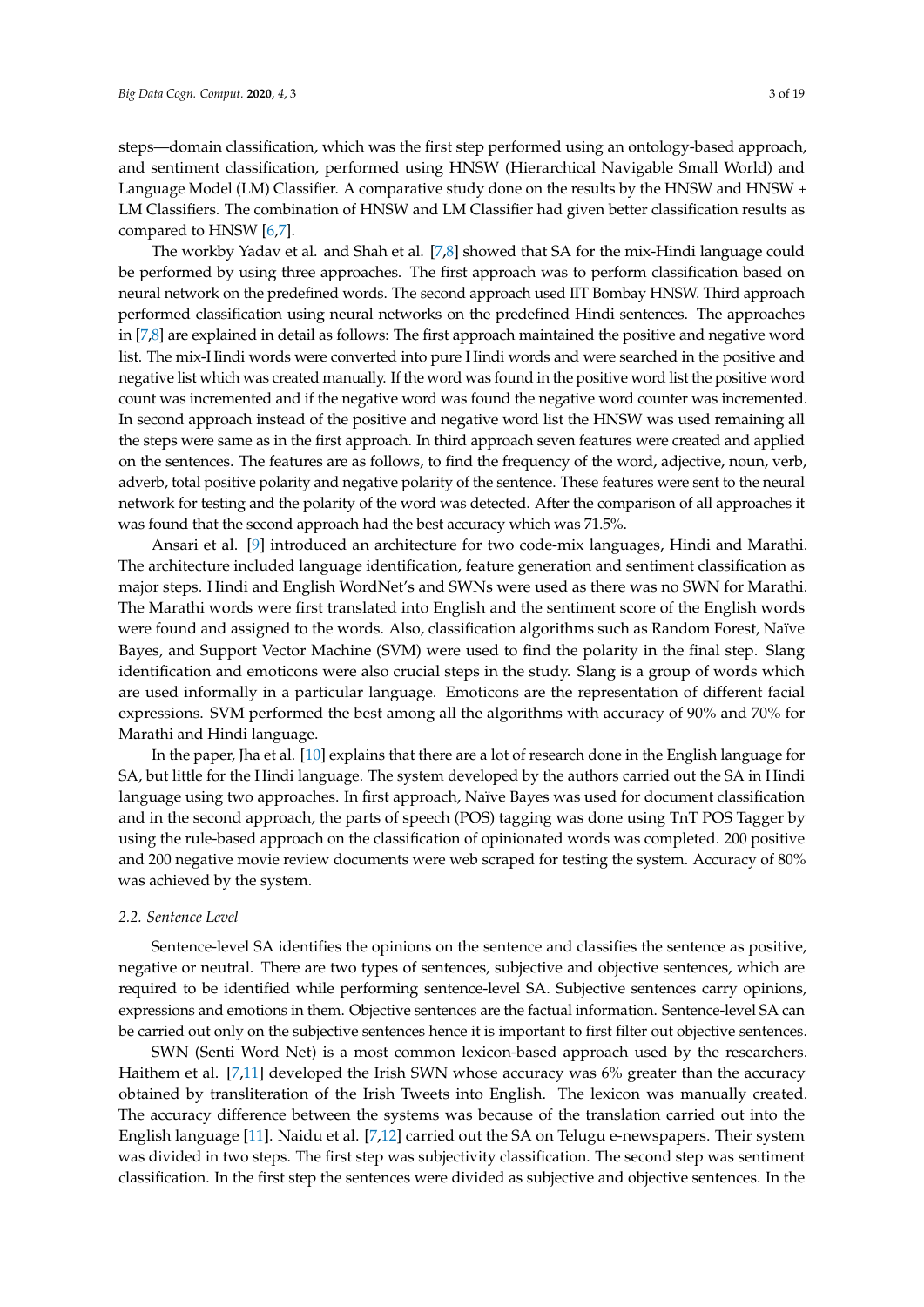second step only, the subjective sentences were further classified as positive, negative and neutral. Both the steps were performed using the SWN which gave the accuracy of 74% and 81% [\[7](#page-19-6)[,12\]](#page-19-11).

Nanda et al. [\[7](#page-19-6)[,13\]](#page-19-12) used the SWN to automatically annotate the movie review dataset. Machine-learning algorithms Random Forest and SVM were used to carry out the sentiment classification. Random Forest performed better than SVM giving the accuracy of 91%. Performance metrics used to evaluate the algorithms were accuracy, precision, recall, F1-score [\[7,](#page-19-6)[13\]](#page-19-12).

Pandey et al. [\[7,](#page-19-6)[14\]](#page-19-13) defined a framework to carry out the SA task on the Hindi movie reviews. It has been observed that the lower accuracy was obtained by using SWN as a classification technique and hence suggested using synset replacement algorithm along with the SWN. Synset replacement algorithms groups the synonymous words with the same concepts together. It helped in increasing the accuracy of the system because if the word was not present in the Hindi SWN then it find the closest word and assigned the score of that word [\[7,](#page-19-6)[14\]](#page-19-13). In the study, Bhargava et al. [\[7](#page-19-6)[,15\]](#page-19-14) completed the SA task on the FIRE 2015 dataset. The dataset consisted of code-mixed sentences in English along with 4 Indian languages (Hindi, Bengali, Tamil, Telugu). The architecture consisted of 2 main steps, Language Identification and Sentiment Classification. Punctuation and hashtags were identified and handled by the CMU Ark tagger. Machine-learning techniques such as logistic regression and SVM were used for language identification. SWNs of each language were used for sentiment classification. The results of the implemented system were compared with the previous language translation technique and 8% better precision was observed [\[7](#page-19-6)[,15\]](#page-19-14).

Kaur, Mangat and Krail [\[7,](#page-19-6)[16\]](#page-19-15) carried out their SA task on Hinglish language, popularly be used for the social media communication. The authors [\[10\]](#page-19-9) had created a Hinglish corpus which contained movie review domain-specific Hindi words. Stopword removal and tokenization were the pre-processing techniques used in the system, along with TF-IDF as the vectorization technique. Classification algorithms such as SVM and Naïve Bayes were used to carry out the classification task. As future work, the authors in [\[7](#page-19-6)[,16\]](#page-19-15) are trying to find the best feature and classifier combination.

SVM is the machine-learning algorithm which is among the top choice of researchers. The researchers have even compared the results of the different deep-learning models with SVM [\[17\]](#page-20-0). In [\[7](#page-19-6)[,17\]](#page-20-0) SA task was performed on a Tibetan microblog where Word2vec was used as a vectorization technique. It converts the words into the numeric vector. After the vectorization step the classification of the data was carried out by the different machine-learning and deep-learning algorithms such as SVM, Convolution Neural Network (CNN), Long short-term memory (LSTM), CNN-LSTM. CNN is a type of neural network with 4 layers; Input layer, convolution layer, global max pooling layer, output layer. Convolutional layer is the main layer because as feature extraction is done in this layer. LSTM is the variant of the RNN (Recurrent Neural Network) which are capable of learning long term dependencies and detecting patterns in the data. The comparative study of different algorithms displays CNN-LSTM model as the best model with the accuracy of 86.21% [\[17\]](#page-20-0).

Joshi et al. [\[7](#page-19-6)[,18\]](#page-20-1) carried out SA on the Gujarati tweets. Stopword removal and stemming were the pre-processing techniques used in the implemented model. Feature-extraction technique, Parts of Speech (POS) tagging and the classification algorithm SVM was used in the system. SVM performed very well and gave accuracy of 92%. Sharma et al. [\[7,](#page-19-6)[19\]](#page-20-2) tried to predict the Indian election results by extracting the Hindi tweets for the political domain. The tweets were mainly for 5 major political parties. Three approaches which were implemented to predict the winner in the election. The first approach was dictionary-based in which n-gram was used as a pre-processing technique and TF-IDF was used as a vectorization technique. SWN was used to classify the data and assign the polarity score to the words. Naïve Bayes algorithm and SVM were the remaining two approaches which were used. SVM and Naïve Bayes predicted party BJP (Bhartiya Janta Party) as the winner. SVM had the accuracy of 78.4% which was highest among the three implemented approaches.

Phani et al. [\[20\]](#page-20-3) carried out SA in three different languages, Hindi, Tamil and Bengali. Feature-extraction techniques, n-grams, and surface features were explored in detail because they were language independent, simple and robust. 12 surface features were considered in the study where some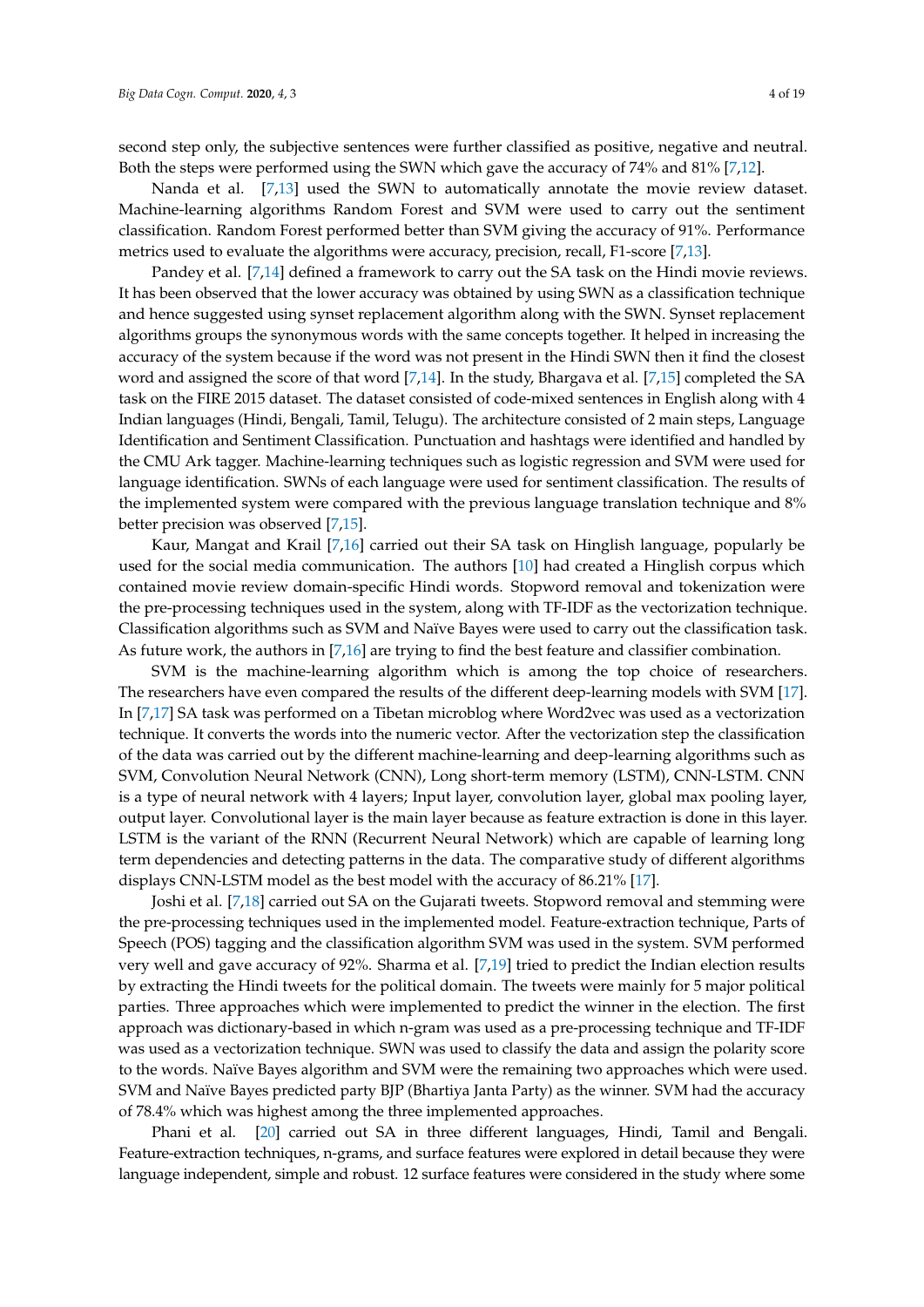of them were number of the words in tweet, number of hashtags in the tweet, number of characters in the tweet etc. A comparative study was carried out to find out which feature extraction and sentiment classifier algorithm worked best together. The classifiers such as Multinomial Naïve Bayes, Logical Regression (LR), Decision Trees, Random Forest, SVM SVC and SVM Linear SVC were applied to the dataset. Most of the languages worked best with the word unigram and LR algorithm which result the highest accuracy of 81.57% for Hindi [\[7,](#page-19-6)[20\]](#page-20-3). Research by Sahu et al. [\[7,](#page-19-6)[21\]](#page-20-4) was carried out on movie reviews in the Odia language. Naïve Bayes, Logistic Regression, and SVM were used for the purpose of classification. Comparison of the results of different algorithms was done using performance metrics such as accuracy, precision and recall. Logistic Regression performed the best with the accuracy of 88% followed by Naïve Bayes with accuracy of 81% and SVM with the accuracy of 60% [\[7](#page-19-6)[,21\]](#page-20-4).

Guthier et al. [\[7,](#page-19-6)[22\]](#page-20-5) proposed the language-independent approach for SA. An emoticon dictionary was created, and scores were assigned to the emoticons. When the tweet contained a combination of hashtags and emoticons, the hashtags were also added to the dictionary. A graph-based approach was implemented in the study. The graph-based approach worked on the principle that if multiple hashtags were present in the sentence then all the hashtags would have the same sentiment score. Also, all the hashtags present in the same sentence could be linked with each other. The work was tested on 5 different languages and the accuracy obtained was above 75%. Average accuracy of the model was 79.8%. The approach worked fairly with the single word hashtags and the hashtags which formed the sentences and accuracy for them were 98.3% and 84.5% respectively.

Kaur et al. [\[7,](#page-19-6)[23\]](#page-20-6) worked on the Hinglish language dataset. YouTube comments of two popular cookery channels were extracted and analysis was carried out on them. Pre-processing techniques such as stopword removal, null values removal, spell errors removal, tokenization and stemming were performed. DBSCAN which is the unsupervised learning clustering algorithm was used and 7 clusters were formed for the entire dataset. Dataset was manually annotated with the labels of 7 classes. 8 machine-learning algorithms were used to perform sentiment classification. Logistic regression along with term-frequency vectorization outperforms the other classification techniques with the accuracy of 74.01% for one dataset and 75.37% for the other dataset. Statistical testing was also carried out to confirm the accuracy of the classifiers.

Both document-level and sentence-level SA extract the sentiments for the given text but the feature for which the sentiment is expressed cannot be found. This shortcoming is fulfilled by aspect-level SA.

#### *2.3. Aspect Level*

Aspect-level SA is carried out in two steps. The first step is to find the features or the components in the text and the second step is to find polarity of sentiments attached to each feature, e.g., mobile reviews are given in the series of the tweets. The companies first find out which part or feature of the mobile the users are talking about and then find out the emotions related to that feature.

In the paper by Ekbal et al. [\[7,](#page-19-6)[24\]](#page-20-7) the aspect-level SA was carried out on product reviews. The dataset was obtained by web scrapping on different websites. Multi-domain product reviews obtained were analyzed in a two-step process—the first step was aspect extraction i.e., the aspects (features) in the review were extracted using the Condition Random Field Algorithm. Performance evaluation metrics such as F-measure and accuracy were used. SVM gave the accuracy of 54.05% for sentiment classification.

The proposed work by Ray et al. [\[7](#page-19-6)[,25\]](#page-20-8) is a SA of twitter data. POS tagging was used as a feature-extraction technique. Word embedding was used as the vectorization technique. Word embedding is the method where the words of sentences are converted into vectors of real numbers. Aspects were not directly labeled; instead, they were tagged to a predefined list of categories. Classification of the data was done using three approaches, CNN, rule-based approach, CNN + rule-based approach. The hybrid model of CNN + rule-based approach gave an accuracy of 87%.

Table [1](#page-7-0) is the representation of the work done by different researchers in indigenous language [\[7\]](#page-19-6).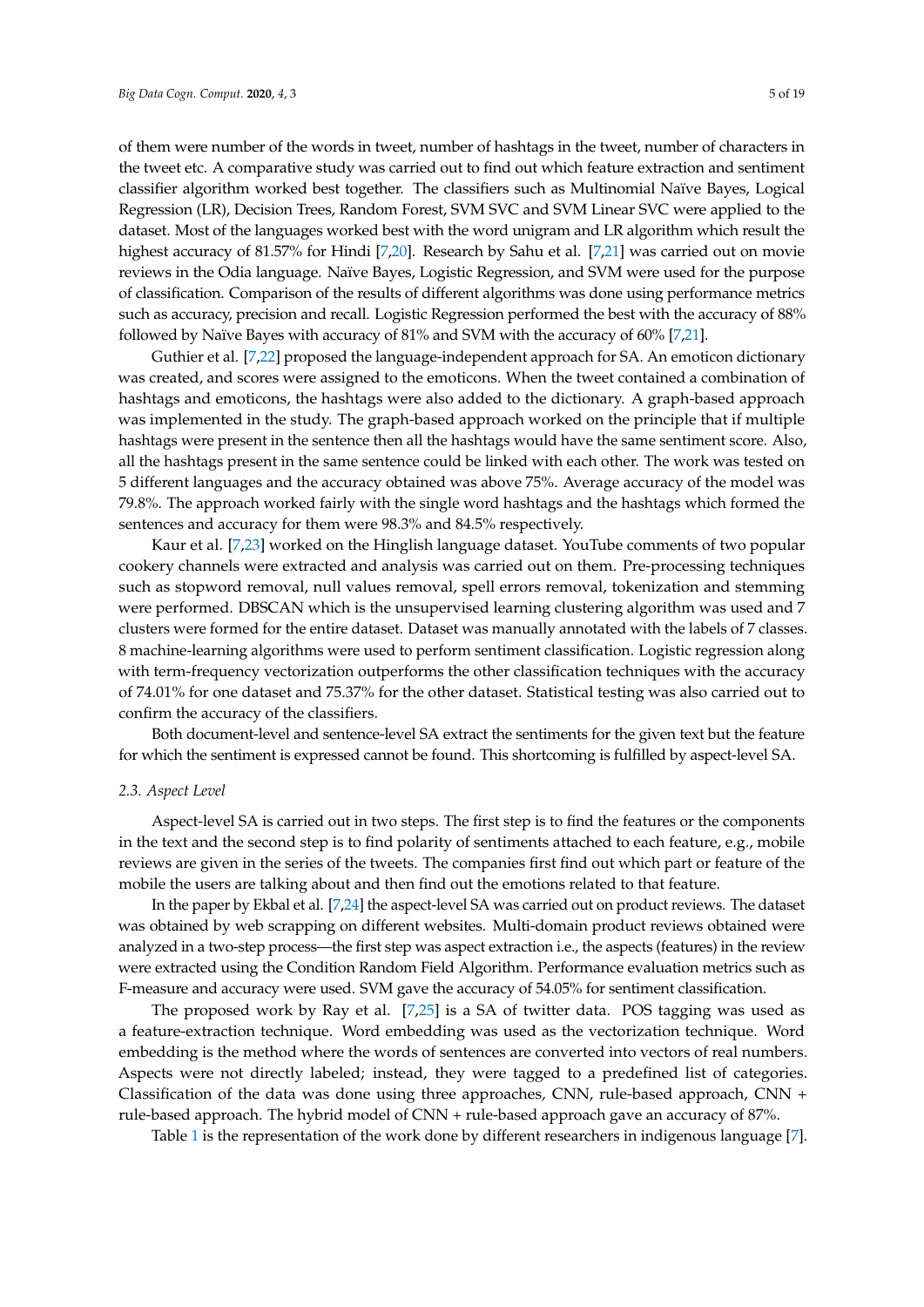# **Table 1.** Review Papers.

<span id="page-7-0"></span>

| <b>Dataset</b>                    | <b>Indigenous Language</b>               | Methodology                                                                                                           | Results                                                                            | Authors              |
|-----------------------------------|------------------------------------------|-----------------------------------------------------------------------------------------------------------------------|------------------------------------------------------------------------------------|----------------------|
| Twitter                           | Irish                                    | Machine Translation, Irish Lexicon                                                                                    | Irish Lexicon has 6% higher accuracy results<br>than Machine Translation           | Haithem et al. [11]  |
|                                   | Gujarati                                 | <b>SVM</b>                                                                                                            | Accuracy-92%                                                                       | Joshi et al. [18]    |
|                                   | Hindi                                    | Dictionary-based approach, SVM and Naïve Bayes                                                                        | Predictions for BJP as winner                                                      | Sharma et al. [19]   |
|                                   | Arabic, English, Spanish, French, German | Dictionary-based approach                                                                                             | Accuracy-79.8%                                                                     | Guthier et al. [22]  |
|                                   | Hindi, Tamil, Bengali                    | Multinomial Naïve Bayes, Logical Regression (LR),<br>Decision Trees, Random Forest, SVM SVC, SVM Linear<br><b>SVC</b> | Accuracy of Hindi 2 class classification-81.57%                                    | Phani et al. [20]    |
|                                   | English                                  | CNN and rule-based approach                                                                                           | Accuracy-87%                                                                       | Ray et al. [25]      |
|                                   | English                                  | Naïve Bayes, SVM-R, SVM-P, BLM, MLP, LSTM, Bi-LSTM,<br><b>CNN</b>                                                     | Accuracy-90%                                                                       | Khatua et al. [26]   |
|                                   | Spanish                                  | Machine-Learning techniques, FastText Classifier, BERT<br>Classifier                                                  | F-measure-45%                                                                      | Godino et al. [27]   |
| <b>Movie Reviews</b>              | Hindi                                    | Naïve Bayes, POS tagging                                                                                              | Accuracy-87%                                                                       | Jha et al. $[10]$    |
|                                   | Hindi                                    | HNSW, Random Forest, SVM                                                                                              | Accuracy-91%                                                                       | Nanda et al. [13]    |
|                                   | Odia                                     | Naïve Bayes, Logical Regression, SVM                                                                                  | Accuracy-88%                                                                       | Sahu et al. [21]     |
|                                   | Hindi                                    | <b>CNN</b>                                                                                                            | Accuracy-95%                                                                       | Rani et al. [28]     |
| Web scrapping                     | Hindi                                    | Neural Network, HNSW                                                                                                  | Accuracy-71.5%                                                                     | Yadav et al. [8]     |
|                                   | Hindi and Marathi                        | HNSW, English SWN, Random Forest, Naïve Bayes, SVM                                                                    | Marathi Language Accuracy-90%, Hindi<br>Language Accuracy-70%                      | Ansari et al. [9]    |
|                                   | Hindi                                    | Condition Random Field, SVM                                                                                           | Accuracy-54.05%                                                                    | Ekbal et al. [24]    |
| Manually<br>collected<br>speeches | Hindi                                    | HNSW + LM Classifier                                                                                                  | Defined domains using the hybrid model                                             | Pundlik et al. [6]   |
| e-newspapers                      | Telugu                                   | Telugu SWN                                                                                                            | subjectivity classification Accuracy-74%,<br>sentiment classification Accuracy-81% | Naidu et al. [12]    |
| Tibetan<br>microblog              | Tibetan                                  | CNN, SVM, LSTM, CNN-LSTM                                                                                              | Precision-86.21%                                                                   | Sun et al. [17]      |
| YouTube<br>comments               | Hinglish                                 | DBSCAN, Decision Trees, RF, Naïve Bayes, SVM                                                                          | Accuracy-74.01%, Accuracy-75.37%                                                   | Kaur et al. [23]     |
| <b>FIRE 2015</b>                  | Hindi, Bengali, Tamil, Telugu            | Logical Regression, SVM, Language specific SWN's                                                                      | 8% better accuracy results compared to<br>previous system                          | Bhargava et al. [15] |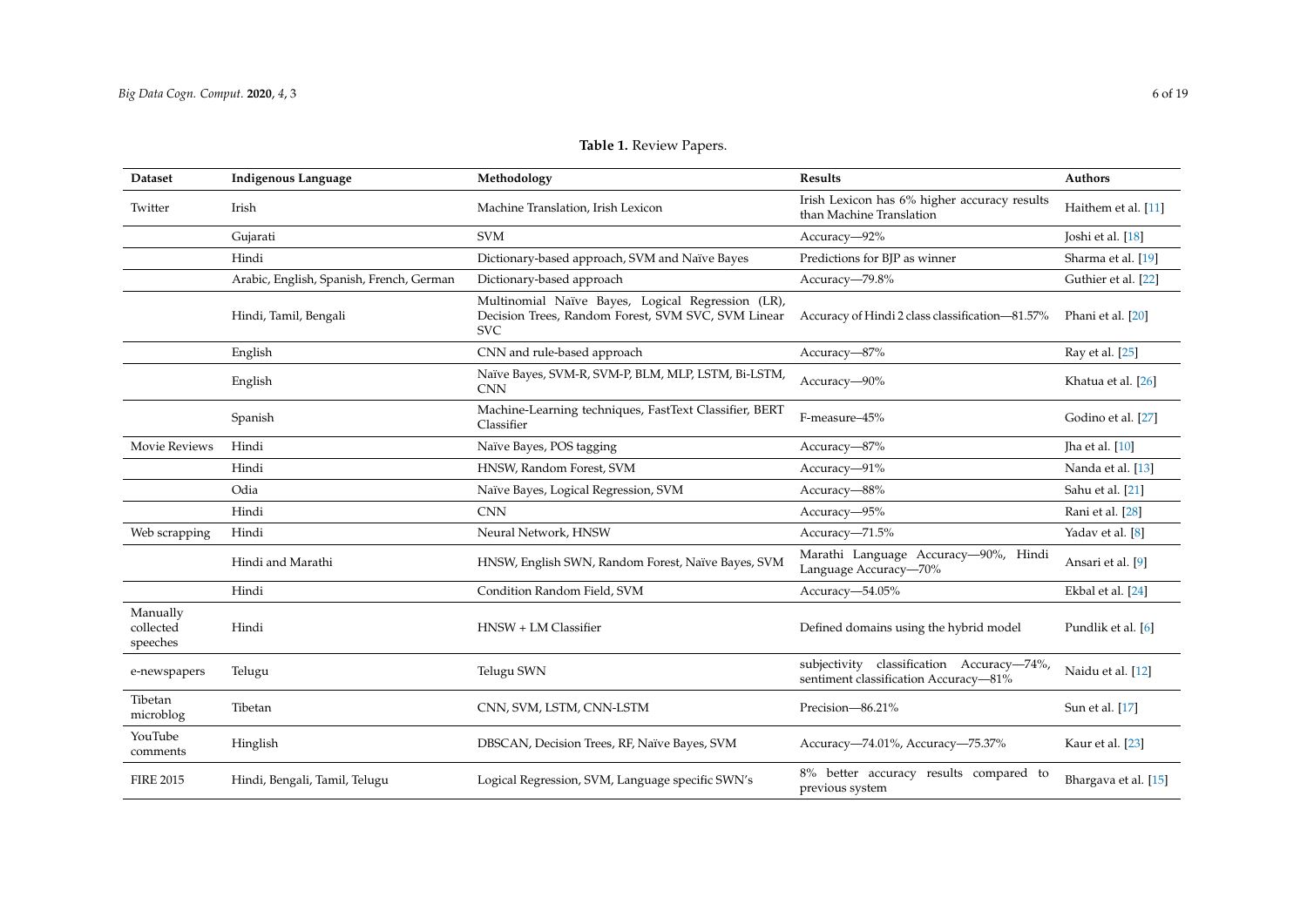#### <span id="page-8-0"></span>**3. Current Trending Techniques in NLP**

The traditional machine-learning and lexicon-based approaches did not give the expected results. With the emergence of the deep-learning techniques such as CNN, RNN, and LSTM, the performance improvements in the results was observed. The main problem with the deep-learning algorithms is that they have high complexity and computational cost. BERT and ELMo are a few pre-trained classifiers which solved the problems of the deep-learning models and outperformed them. This section identifies the different papers in which deep-learning models and advanced models are used.

Hoang et al. [\[7,](#page-19-6)[29\]](#page-20-20), aspect-based sentiment analysis on the SemEval-2016-Task 5 was performed. There were three models implemented in the paper, the aspect classification model which identified whether the aspect was related or not to the text, sentiment classifier which classified the text into the three sentiment classes positive, negative, and neutral. Both classifiers follow the structure of the sentence pair classifier which takes two inputs, the classifier token and the separation token which were added to the beginning and end of the sentences, respectively. The final classifier implemented was the combined model which identified the sentiments of the text as well as the aspect of the text. The sentence pair classifier is the part of the bidirectional encoder representation from transformer (BERT) model. BERT is a bidirectional and unsupervised language representation model. It considers the context of a word from both left to right and right to left simultaneously and provides better features compared to the traditional models. The performance of the combined model was better than the traditional approaches and was tested on 18 different datasets.

Khatua et al. [\[7,](#page-19-6)[26\]](#page-20-21) performed SA on Twitter to understand user response on the supreme court verdict of the decriminalization of LGBT. The authors extracted 0.58 million tweets and used different machine learning and deep-learning classifiers such as Naïve Bayes, SVM-R, SVM-P, BLM, multilayer perceptron (MLP), Long short-term memory (LSTM), Bi-LSTM and CNN. Bi-LSTM is a special type of LSTM in which the information is available from forward to backward and backward to forward that is in both directions. Bi-LSTM outperforms with the accuracy of 90%.

Rani et al. [\[7,](#page-19-6)[28\]](#page-20-22) performed SA on Hindi movie reviews collected from e-newspapers and different online websites. The classification technique used in the paper was CNN. CNN gave accuracy of 95% which was much higher than the other traditional algorithms.

Godino et al. [\[7,](#page-19-6)[27\]](#page-20-23) carried out SA on Spanish tweets using three different classifier models which were feature classifier, FastText classifier, BERT classifier. Feature classifier extracted the important features from the tweets such as the length of the tweets, number of hashtags etc. and applied these features to the traditional machine-learning algorithms to carry out the sentiment classification. The traditional algorithms used where: Logistic Regression, Multinomial Naïve Bayes, Decision Tree, Support Vector Machines, Random Forest, Extra Trees, AdaBoost and Gradient Boost. FastText Classifier was developed by Facebook AI research and it internally works on the neural network architecture. BERT Classifier was also applied on the tweets. The output of the three classifiers were combined using averaging assembling. The model was evaluated using the F1 score. F1 score of 45% and 46% was obtained on the train and test data of the implemented model.

#### <span id="page-8-1"></span>**4. Methodology**

In this section, the different steps carried out for performing sentiment analysis on dataset are explained in detail (Figure [1\)](#page-9-0) .

- 1. Data Extraction using YouTube API
- 2. Labeling and Categorization
- 3. Pre-processing
- 4. Vectorization
- 5. Applying Machine-learning models
- 6. Testing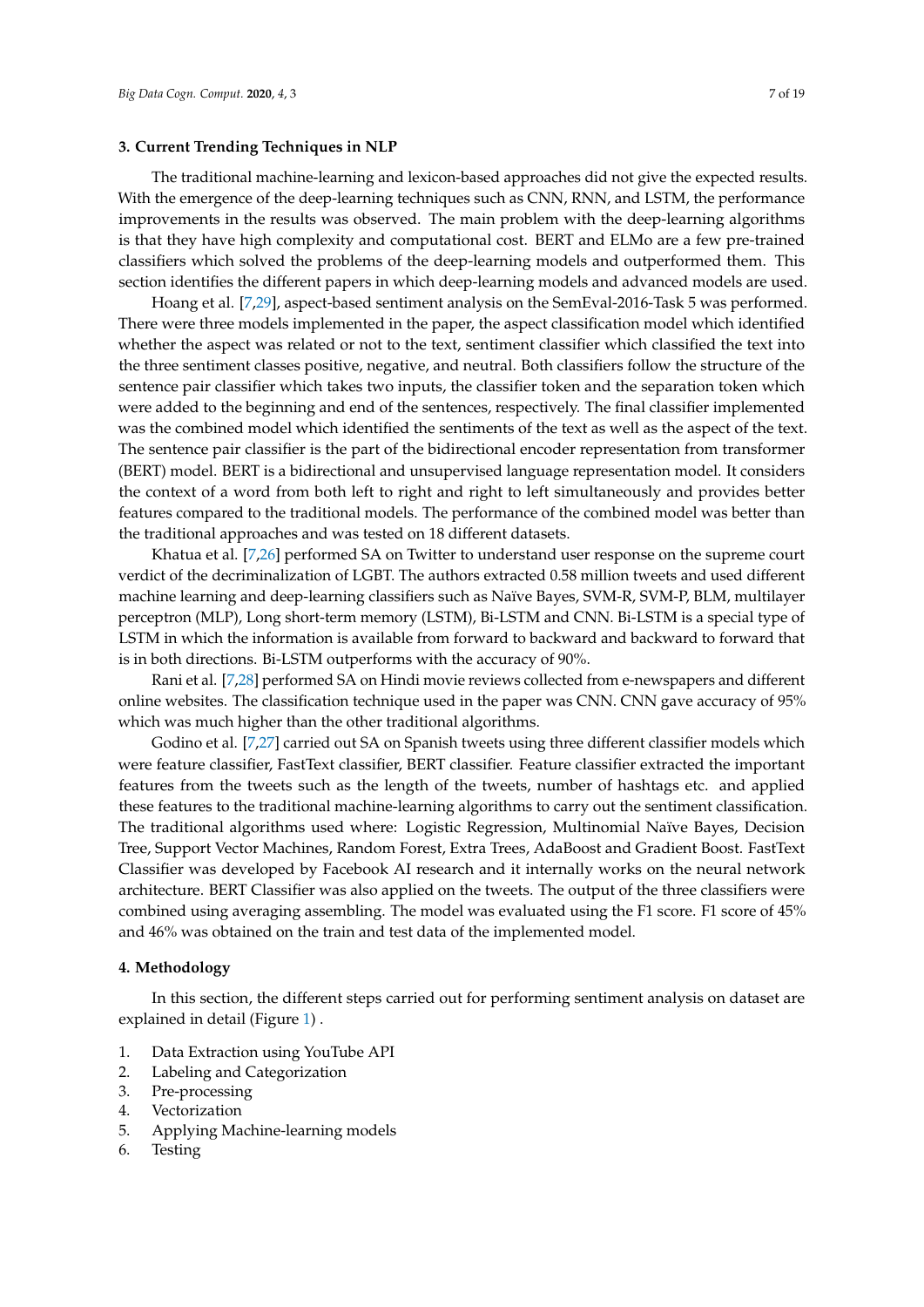<span id="page-9-0"></span>

**Figure 1.** Architecture of Propose System.

1. **Data Extraction using YouTube API:** The top Marathi Cookery Channels are analyzed, and data is extracted from them using the YouTube API. Python is the programming language we have used for implementing the system. 42,551 Comments were extracted and stored together in the CSV File. The data was manually split into 2 files. The first file (Marglish.csv) contained the Marathi language data written in English and the second file (devanagiri.csv) consisted of the data written in Devanagari script. The initial extracted file also had pure English language comments which were not considered in any of the files. Total of 14,453 and 4145 comments were present in Marglish.csv and devanagiri.csv. The distribution of the different comment categories is shown in Tables [2](#page-10-0) and [3](#page-10-1) respectively.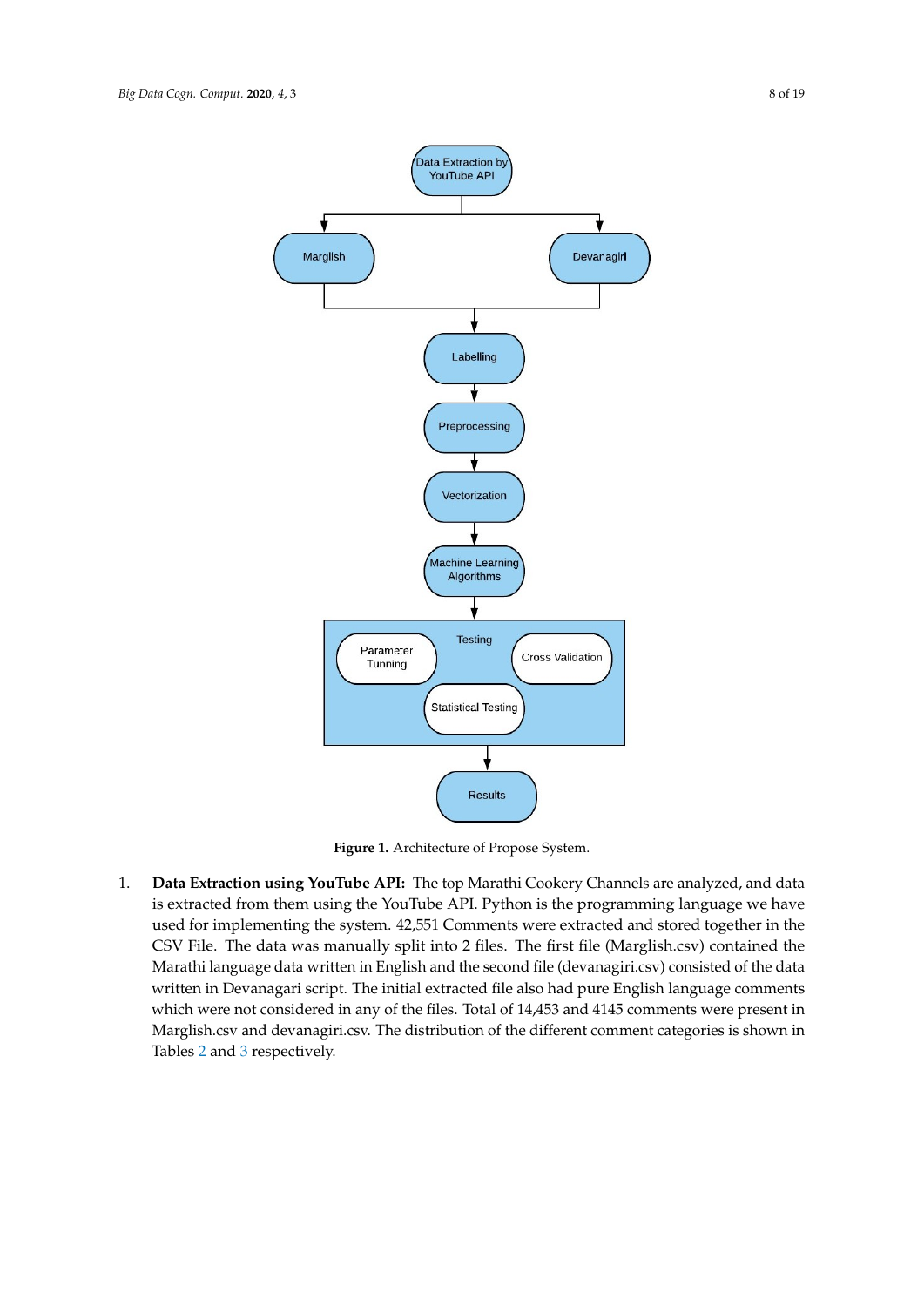| Label         | <b>Comment Count</b> |
|---------------|----------------------|
| 1             | 2831                 |
| $\mathcal{L}$ | 3716                 |
| 3             | 1957                 |
|               | 1632                 |
| 5             | 2473                 |

<span id="page-10-0"></span>**Table 2.** Number of comments in each label category for the Marglish dataset.

<span id="page-10-1"></span>**Table 3.** Number of comments in each label category for the Devanagari dataset.

| Label         | <b>Comment Count</b> |  |
|---------------|----------------------|--|
| 1             | 946                  |  |
| $\mathcal{P}$ | 1111                 |  |
| 3             | 555                  |  |
|               | 673                  |  |
| 5             | 797                  |  |

2. **Labeling and Categorization:** The data is been manually labeled into 5 categories as mentioned in the Figure [2](#page-10-2)

<span id="page-10-2"></span>

| Label                            | Description                                                                                                                                                                       | <b>Marglish Comments</b>                                                                                                                                | Devanagari Comments                                                                                                     |
|----------------------------------|-----------------------------------------------------------------------------------------------------------------------------------------------------------------------------------|---------------------------------------------------------------------------------------------------------------------------------------------------------|-------------------------------------------------------------------------------------------------------------------------|
| Label 1: Gratitude               | In this category of comments,<br>the users have expressed<br>their gratitude to the chef for<br>presenting the recipe.                                                            | Chan, Mast, khup<br>chan                                                                                                                                | छान, खुप छान, मस्त.                                                                                                     |
| Label 2: About the<br>Recipe     | In this category of comments,<br>the users have expressed<br>how much they liked the<br>recipe or what specific part<br>of the recipe they liked                                  | Khup chan recipe,<br>Wa chan mazi<br>request hoti chan<br>recipe,                                                                                       | खुप छान गुलाबजाम, खुप<br>छान भाजणी व चकली झाली<br>आहे मला खुप आवडली<br>आभारी आहे                                        |
| Label 3: Extraneous<br>to Recipe | This category consists of the<br>comments which are not<br>related to the recipe but<br>related to the video, chef,<br>other topics etc.                                          | Khup chhan idea<br>Thank u so much $\circledS$ ,<br>Khup chan idea aahe<br>Æ                                                                            | आवाज येत नाही, म्याडम<br>आपण खुपच छान माहिती<br>दिलीत त्याबद्दल धन्यवाद,<br>सर्वाना माहित आहे हे<br>परंपरागत वापरत आहेत |
| Label 4: Hybrid                  | This label consists of<br>comments which are<br>combination of 2 or more<br>category labels like viewer<br>expressed gratitude as well<br>as asked few queries in the<br>comment. | Khupch nonstop<br>bolta iritate hote baki<br>receip mast, Waaah<br>mast tai mi hyach<br>paddhatina banavnar<br>ladoo mazey ladoo<br>nehmi fastat thanks | खुप छान है) रवा कसा<br>वापरायचा द्रधामध्ये भिजवून<br>का, फार च छान पध्दत<br>दाखवली आहे thank u<br>madam ऊंधया च करतो    |
| Label 5: Suggestion<br>/ Oueries | These labels show the<br>suggestions and the queries<br>viewer have regarding the<br>recipe.                                                                                      | Mast, Ras malai chi<br>pan recipy share<br>kara, 1/2 kg t kiti<br>gulabjam tayar hotat<br>Tai                                                           | भिजवलेले मृग<br>आदल्यादिवशी रात्री वाटुन<br>ठेवले तर चालेल का?plz<br>reply                                              |

**Figure 2.** Categories of the Comments.

3. **Pre-processing:** The data from the Internet is usually unstructured and has lot of unwanted content. In this step various methods and techniques are used which helped in data cleansing process.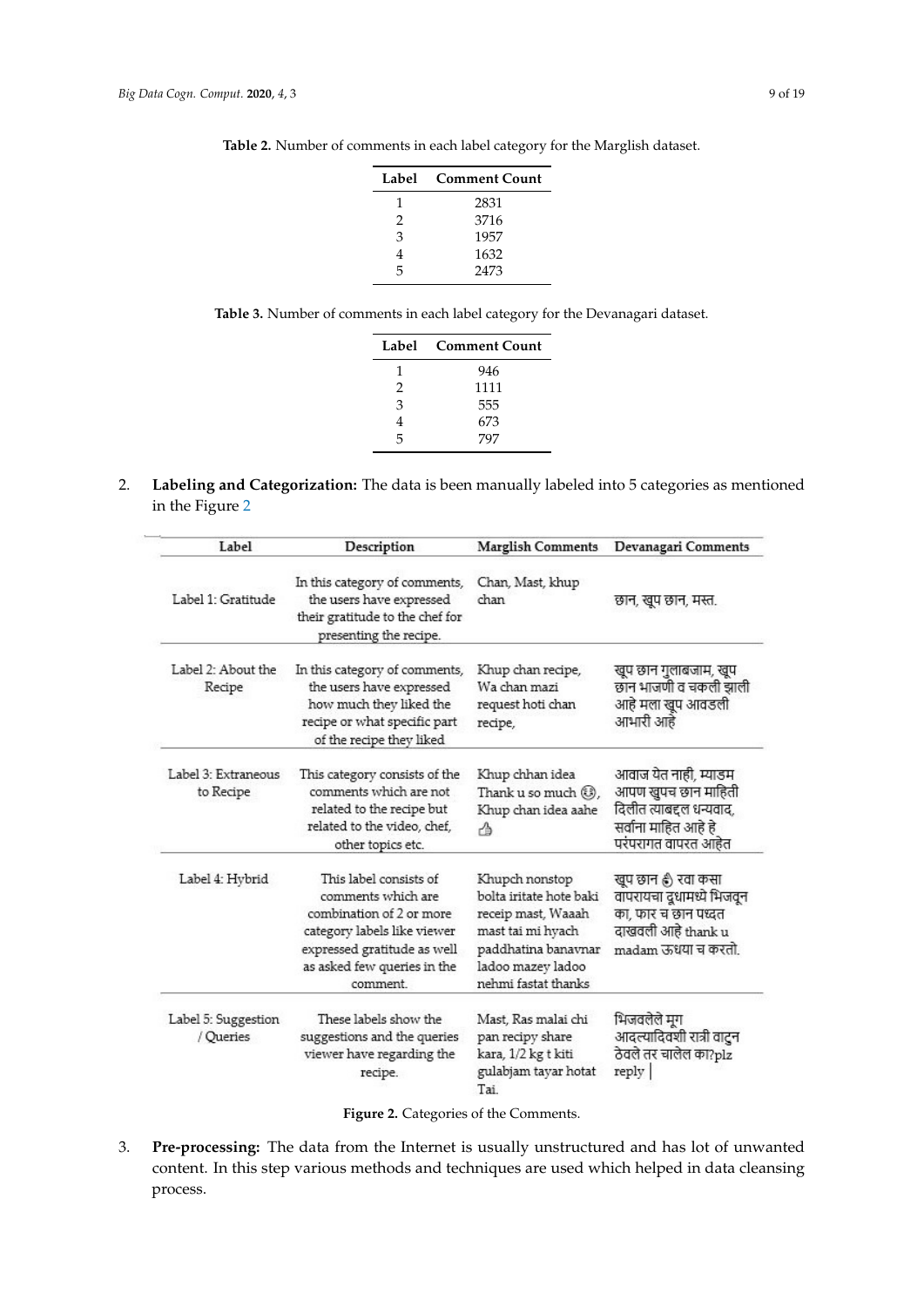- (a) **Removal of Blank rows:** The rows containing empty cells are removed
- (b) **Removal of Duplicate values:** The comments which are repetitive are removed as they can influence the Machine-Learning algorithm response.
- <span id="page-11-0"></span>(c) **Removal of Stop words:** Stop words are the words which do not contribute to the meaning or to the sentiment orientation of the sentence. For the Marglish dataset the English stop words are only removed and for the Devanagari dataset the Marathi stop words are extracted from [\[30\]](#page-20-24), stored in the csv file. Figure [3](#page-11-0) sentence explains the stop words removal process. Figures [4](#page-11-1) and [5](#page-11-2) represent the English and the Marathi stopword list.

| Sentence: This is a good book                |  |
|----------------------------------------------|--|
| Stopwords : {This , is , $a$ }               |  |
| After stopwords removal sentence : good book |  |

**Figure 3.** Stopwords Removal.

<span id="page-11-1"></span>{'ourselves', 'hers', 'between', 'yourself', 'but', 'again', 'there', 'about', 'once', 'during', 'out', 'very', 'having', 'with', 'they', 'own', 'an', 'be', 'some', 'for', 'do', 'its', 'yours', 'such', 'into', 'of', 'most', 'itself', 'other', 'off', 'is', 's', 'am', 'or', 'who', 'as', 'from', 'him', 'each', 'the', 'themselves', 'until', 'below', 'are', 'we', 'these', 'your', 'his', 'through', 'don', 'nor', 'me', 'were', 'her', 'more', 'himself', 'this', 'down', 'should', 'our', 'their', 'while', 'above', 'both', 'up', 'to', 'ours', 'had', 'she', 'all', 'no', 'when', 'at', 'any', 'before', 'them', 'same', 'and', 'been', 'have', 'in', 'will', 'on', 'does', 'yourselves', 'then', 'that', 'because', 'what', 'over', 'why', 'so', 'can', 'did', 'not', 'now', 'under', 'he', 'you', 'herself', 'has', 'just', 'where', 'too', 'only', 'myself', 'which', 'those', 'i', 'after', 'few', 'whom', 't', 'being', 'if', 'theirs', 'my', 'against', 'a', 'by', 'doing', 'it', 'how', 'further', 'was', 'here', 'than'}

**Figure 4.** Stopwords English.

<span id="page-11-2"></span>अधिक अनेक अशी असलयाचे असलेल्या असा असन असे आज आणि आता आपल्या आला आली आले आहे ,आहेत,एक,एका,कमी,करणयात,करून,का,काम,काय,काही,किंवा,की,केला,केली,केले,कोटी,गेल्या,घेऊन, जात,झाला,झाली,झाले,झालेल्या,टा,डॉ,तर,तरी,तसेच,ता,ती,तीन,ते,तो ,त्या , त्याचा ,त्याची ,त्याच्या ,त्याना ,त्यानी त्यामुळे ,त्री ,दिली ,दोन ,न ,नाही ,निर्ण्य ,पण ,पम ,परयतन ,पाटील ,म ,मात्र ,माहिती ,मी ,मुबी ,म्हणजे ,म्हणाले .म्हणून .या .याचा .याची .याच्या .याना .यानी .येणार .येत .येथील .येथे .लाख .व .व्यकत .सर्व .सागित्ले .सुरू .हजार .हा .ही .हे .होणार .होत .होता .होती .होते

**Figure 5.** Stopwords Marathi.

(d) **Tokenization:** It is the process of breaking down the paragraphs into sentences and sentences into words. These individual words are known as Tokens. Tokenization helps in finding the frequency of the words in the document which directly helps in finding the importance of the word in the document. Figure [6](#page-11-3) explains the tokenization process in detail.

<span id="page-11-3"></span>

**Figure 6.** Tokenization.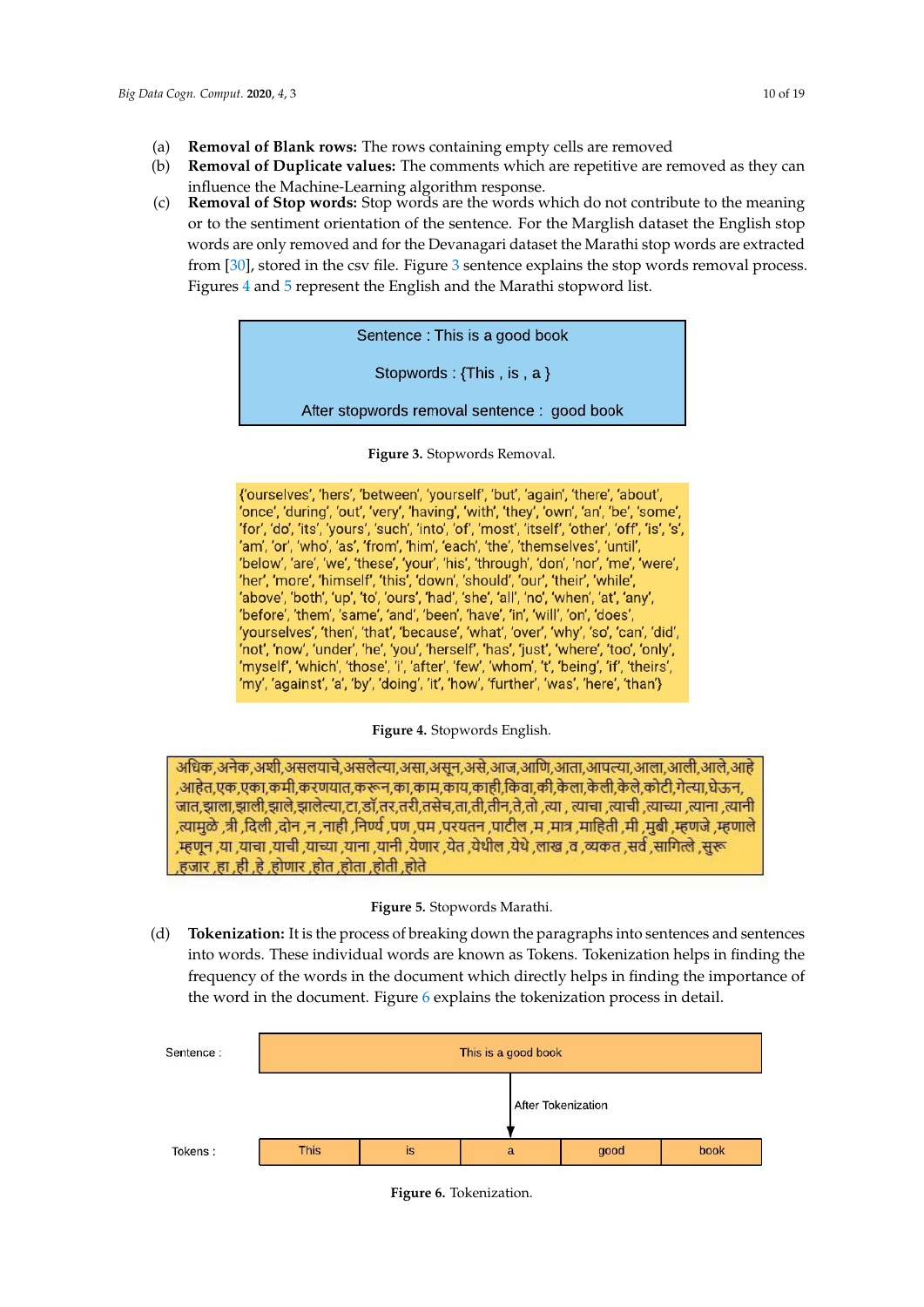- (e) **Removal of emoticons:** Emoticons are the facial expressions present in the text. They do help in interpreting the sentiment orientation of the sentence, but they will be considered to be analyzed in the future scope of work. The Python library demoji is used to find and remove all the emoticons from the text.
- <span id="page-12-0"></span>(f) **Stemming:** This is a technique which helps to convert the word from the original form to the root or stem form. The Porter Stemmer algorithm is used in the system. There is not any stemming algorithm available for the Marathi language. Figures [7](#page-12-0) and [8](#page-12-1) shows the stemming process in detail.

| Cooking --> Cook |
|------------------|
| Cooked --> Cook  |
| Cooks --> Cook   |
|                  |

**Figure 7.** Word Stemming

Original Sentence : She loves cooking food : She love cook food **After Stemming** 

**Figure 8.** Sentence stemming.

- <span id="page-12-1"></span>4. **Vectorization:** Machine-learning algorithms do not work with the textual data. Textual data must be converted into the numerical or binary format for the algorithms to understand and process the results. The process of converting the contextual data into the numeric format is known as Vectorization. Three famous vectorization techniques used in the proposed system are:
	- (a) **TF-IDF Vectorizer:** Term-Frequency-Inverse Data Frequency (TF-IDF) vectorizer calculates the term frequency and inverse data frequency of the word in the text. Term frequency of word  $(x)$  is, the number of times the x appeared in the given text divided by the total number of words in a text. Inverse data frequency of a word  $(x)$  is the number of documents divided by the number of documents in which word appeared. The mathematical representation of the TF score and IDF score of the word is as below:

$$
TF score of word (x) = \frac{Number of times x appeared (n)}{Total words in the document (N)}.
$$
 (1)

*IDF score of word* 
$$
(x) = log(\frac{N}{D})
$$
. (2)

$$
TF - IDF score = TF score * IDF score \tag{3}
$$

(b) **Count Vectorizer:** Count Vectorizer also known as one hot encoding creates the vector equal to the size of the vocabulary. Every time a word occurs in the sentence it is checked in the vocabulary and marked as 1. If the word reoccurs in the document its count is incremented. If the words are not present in the vocabulary they are added to the vocabulary. Figure [9](#page-13-0) explains the working of the count vectorizer in detail.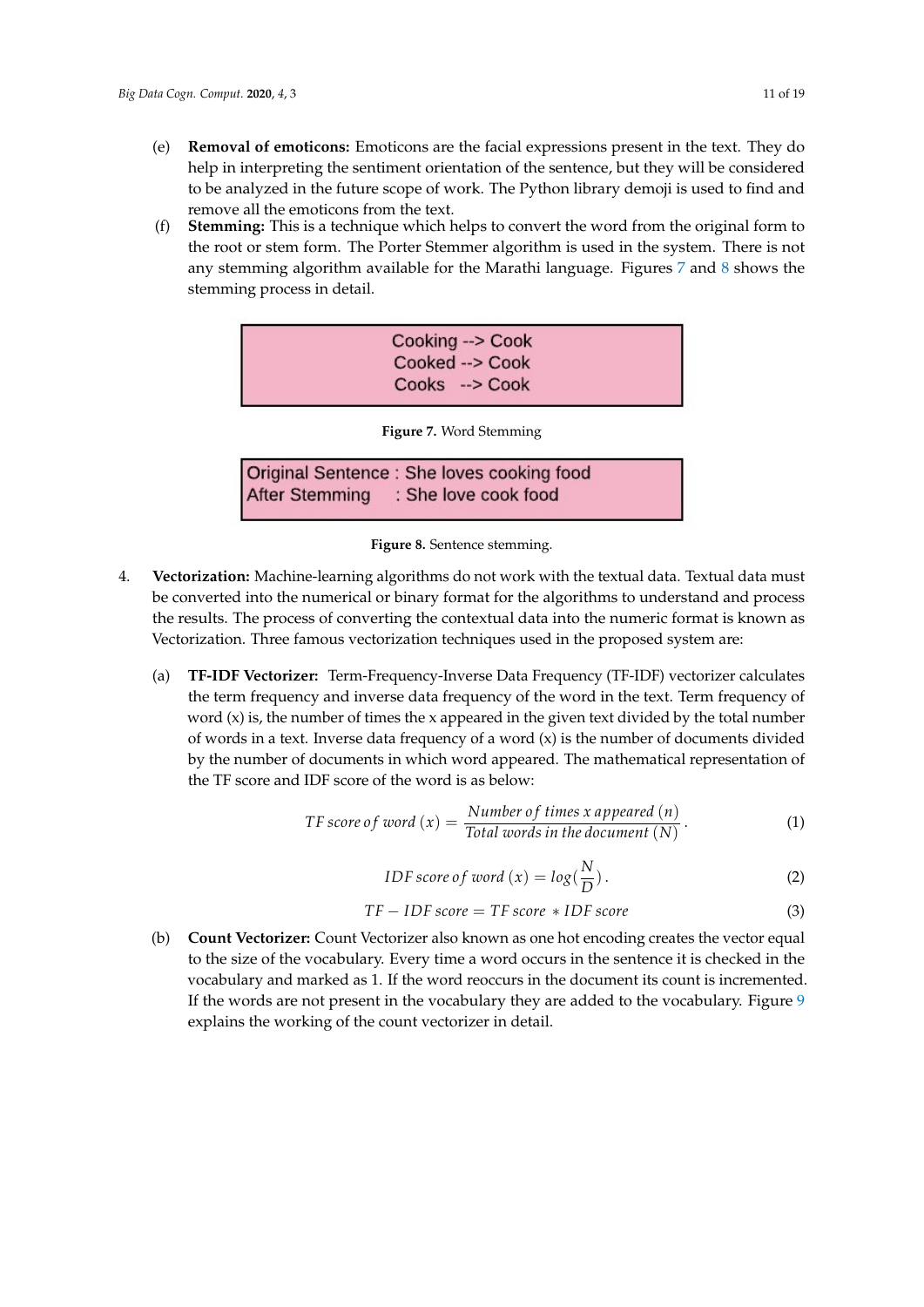<span id="page-13-0"></span>

| The lecture is in noon, please come to the lecture on time |    |                |                |                |              |        |                |      |    |
|------------------------------------------------------------|----|----------------|----------------|----------------|--------------|--------|----------------|------|----|
| <b>Original Sentence</b>                                   |    |                |                |                |              |        |                |      |    |
| come                                                       | in | is             | lecture        | noon           | on           | please | the            | time | to |
| $\Omega$                                                   |    | $\overline{2}$ | 3              | $\overline{4}$ | 5            | 6      | 7              | 8    | 9  |
| Indexing the words                                         |    |                |                |                |              |        |                |      |    |
|                                                            |    | 1              | $\overline{2}$ |                | $\mathbf{1}$ |        | $\overline{2}$ |      |    |

Sentence after vectorization

**Figure 9.** Count Vectorization.

- (c) **Hashing Vectorizer:** The problem with the above two vectorizers Count and TF-IDF Vectorizer is that they generate a sparse matrix. Also, as the data size increases it becomes difficult to store a vector with the size of vocabulary. The hashing vectorizer solves both the issues as it uses the hashing functionality to convert the text into vector of fixed length. The only disadvantage of the hashing vectorizer is that the inverse vector to text conversion cannot be achieved.
- 5. **Machine-Learning Algorithms:** Machine learning is branch of artificial intelligence. According to Naqa et al. [\[31\]](#page-20-25) Machine-learning algorithms are the developed to imitate the human intelligence by learning from the surrounding. The main purpose of any machine-learning algorithm is to predict the outcome of the unseen or future data. Based on the type of data available for predictions the machine-learning algorithms are categorized further into 4 different types, which are mentioned below.
	- (a) **Supervised learning:** The data available has features (input labels) and output label are predefined. The data is segregated into training data and test data. The model prepares itself by running the training data and makes predictions for it. The models keep on learning through the training data till the desired level of accuracy is not achieved. The supervised learning algorithms are further classified into classification and regression algorithms. Classification and Regression algorithms differ in the way they predict the output label. In Classification algorithms the output is categorical whereas in regression algorithms the output is numerical.
	- (b) **Unsupervised learning:** When the data is not labeled, that is the output feature which is to be predicted is unknown then the unsupervised learning algorithms are used. The model tries to understand the general common rules in the data by understanding the patterns and grouping the data based on the similarity. There are 2 types of unsupervised learning algorithms such as Clustering algorithms and Association rule. In clustering algorithms, the data is grouped based on the similarity trait which they have in common whereas association rule algorithms try to extract the rules which help in finding the best relationships between the variables.
	- (c) **Semi-Supervised learning:** It falls between the supervised and unsupervised learning algorithm. The data has both known and unknown output labels. The model must understand the structure as well as predict the unknown output labels. Semi-supervised learning algorithms perform self-training using the concept of pseudo learning in which first the model is trained with the part of the dataset which is labeled. The next step is then to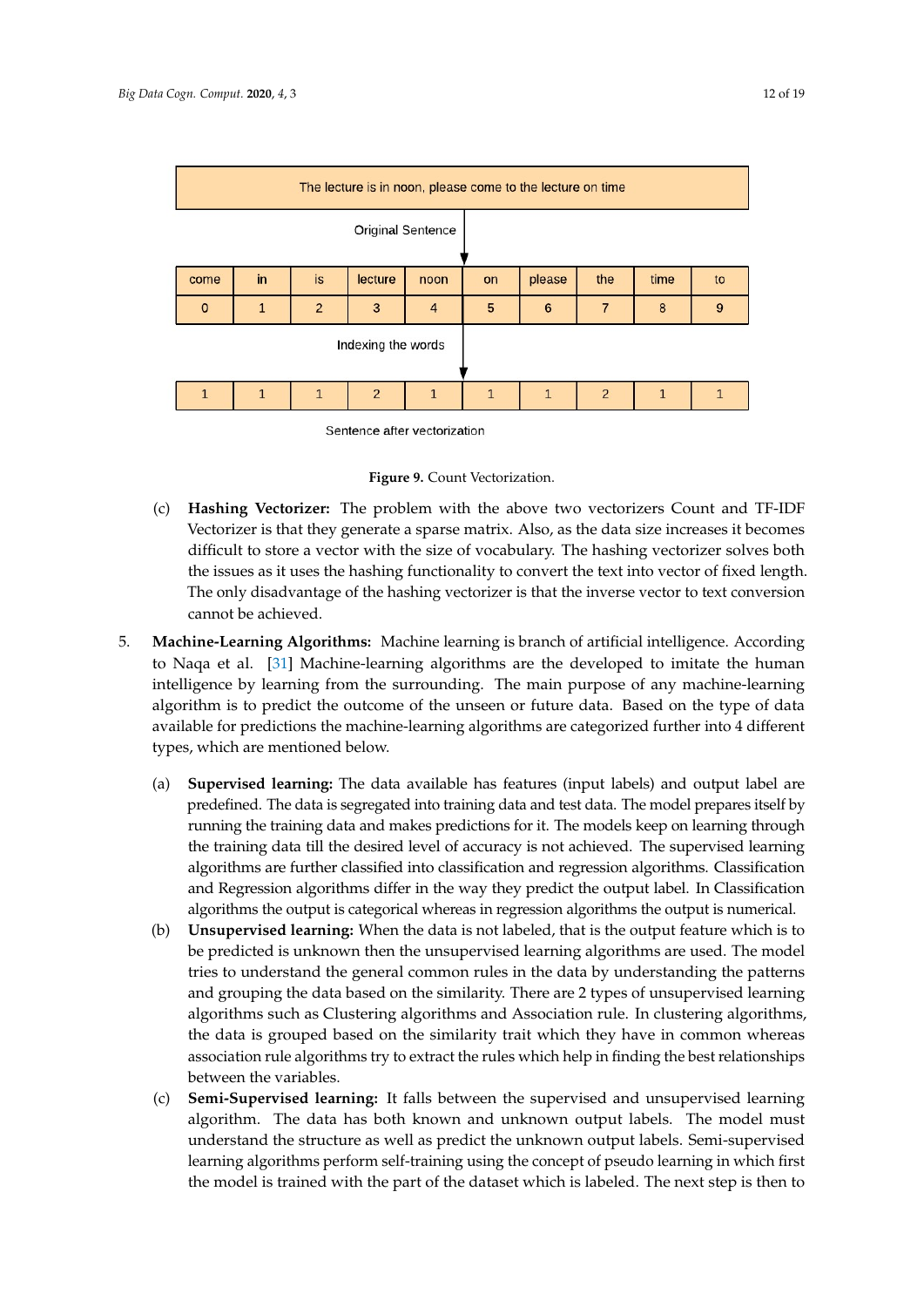apply the model which gives good results on the unlabeled part of the dataset. The resultant test labels may not be 100% accurate but majority of them will be accurate. All the labels and the features of training and test set will be combined and then model will be trained again as it was done before.

(d) **Reinforcement learning:** In reinforcement learning the model tries to learn from the past output provided by the system. It tries to maximize the success and minimize the error scenarios. Every prediction of the model is dependent on the previous output and the current input state.

In the proposed system the supervised machine-learning algorithms are used. As the data is labeled into different categories it becomes the case of the classification supervised learning algorithm. Also, the machine-learning algorithms are divided into 2 types based on the type of parameters, such as parametric algorithms and non-parametric models. The major difference between them is that in the parametric models the number of parameters are finite and they are not that flexible where as non-parametric models have infinite number of parameters and the amount of information increases as the data grows, i.e., they are more flexible. Below Table [4](#page-14-0) shows the Different classification learning algorithms used in the proposed system:

<span id="page-14-0"></span>

| <b>Model Name</b>                                    | Model Type     |
|------------------------------------------------------|----------------|
| Logistic Regression (LR)                             | parametric     |
| Decision Tree (DCT)                                  | non-parametric |
| Bernoulli Naïve Bayes (BNB)                          | parametric     |
| Gaussian Naïve Bayes (GNB)                           | parametric     |
| Multinomial Naïve Bayes (MNB)                        | parametric     |
| Random Forest (RF)                                   | non-parametric |
| Support Vector Machine with Linear Kernel (SVML)     | parametric     |
| Support Vector Machine with Polynomial Kernel (SVMP) | parametric     |
| Support Vector Machine with Gaussian Kernel (SVMR)   | parametric     |
| Multilayer perceptron (MLP)                          | parametric     |

**Table 4.** Machine-learning algorithms and their types.

- 6. **Testing:** The machine-learning algorithms cannot be applied directly to the data, testing the data is very important before making any decisions about the application of the models. Testing can be done by applying cross-validation, parameter tuning and statistical testing. It is also considered to be a best practice to apply these three techniques before evaluating the results of the model.
	- (a) **Cross-Validation:** When the machine-learning algorithms are applied directly to the structured cleaned and balanced dataset then there are always high chances that the model will give good accuracy and then with the unseen or real data the model performance becomes low. The model learns the training data along with the noise present in it. This is known as overfitting. To avoid the overfitting, one part of the data is hold out and kept for testing purpose but this approach also does not work as expected because there are high chances that model would miss out the important patterns present in the test data. Underfitting is the problem which occurs when the model does not give good performance with the training data and the unseen data. To avoid overfitting and underfitting problems and to validate the accuracy of the data, cross-validation is used. In cross-validation the data is split into different parts for e.g., in 5-fold cross-validation the data is split into 5 parts. Each part at least once will be considered to be a test set and the remaining parts will be considered in the training set this will help the model to understand all the patterns present in the data and reduce the bias. In the proposed system, 10-fold cross-validation is applied on the machine-learning algorithms.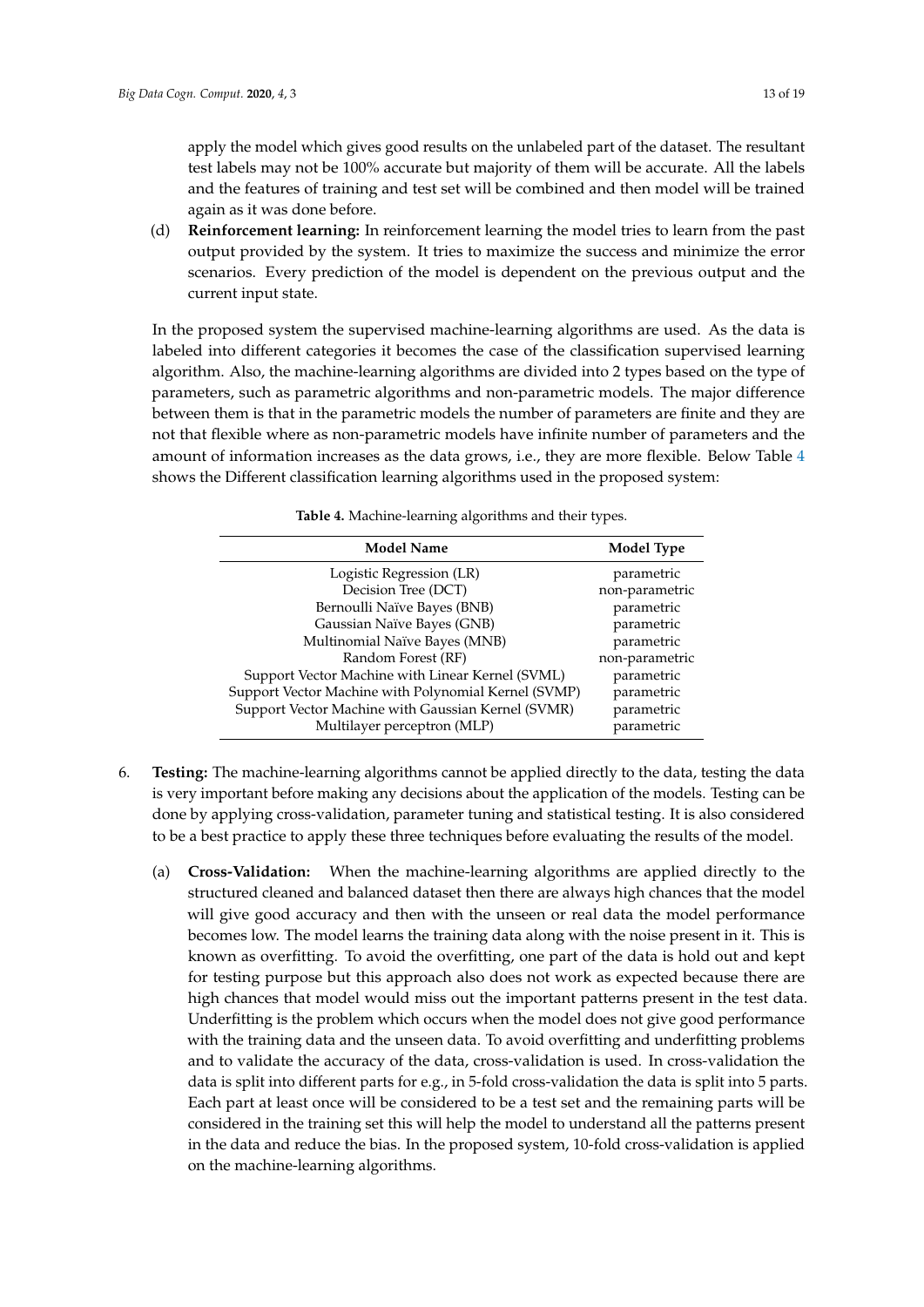- (b) **Parameter Tuning:** Every machine-learning algorithm has a set of parameters which are either required or optional. The goal of any machine-learning algorithm is to complete the learning in the best possible way. Thus, to achieve the best results, it will be required to change the values or tune the parameters present in the algorithm. Parameter tuning can be performed using different approaches which are mentioned below
	- **Manual:** Manually trying different combination of values
	- **Grid Search:** In this set of different hyperparameter values are added and all the combinations are checked to find the optimal solution. It is time consuming to check for each combination of values.
	- **Random Search:** In this the set of different hyperparameter values are added and randomly combinations of hyperparameters are set. The number of iterations to be performed for searching can be set.

<span id="page-15-0"></span>In this proposed system we have used grid search to find out the optimal parameter values. Table [5](#page-15-0) represents the different parameters which were tuned to get the best performance of the models.

| Algorithms  | Parameter    | Parameter Value |
|-------------|--------------|-----------------|
| LR          | C            | 2.5             |
|             | max-iter     | 140             |
| <b>DCT</b>  | max-depth    | 180             |
|             | max-features | 1000            |
| <b>BNB</b>  | $\alpha$     | 0.1             |
| <b>MNB</b>  | $\alpha$     | 0.1             |
| RF          | max-depth    | 160             |
|             | max-features | 200             |
|             | n-estimators | 100             |
| <b>SVML</b> | C            | 10              |
|             | $\gamma$     | 0.1             |
| <b>SVMP</b> | C            | 1 <sub>0</sub>  |
|             | $\gamma$     | 0.1             |
| <b>SVMR</b> | C            | 10              |
|             | $_{\gamma}$  | $0.1\,$         |

**Table 5.** Parameter Tuning.

(c) **Statistical Testing:** Statistical testing is a study done on the machine-learning algorithms to find out whether the algorithms are significantly different from one another and to check the accuracy obtained from the algorithms is stable and can be further used for the real time data. There are different types of statistical testing methods but in the proposed system Cochran's Q test is used to compare the performance of the multiple classifier algorithms. It is tested to check the hypothesis that there is no difference between the classification accuracies of the classifiers. It is the generalized version of the McNemar's test, which evaluates only 2 models at a time. The p value for the proposed system is  $1.48 \times 10^{-110}$  which is less than alpha (0.05), hence we reject the hypothesis that the classifiers have similar accuracies.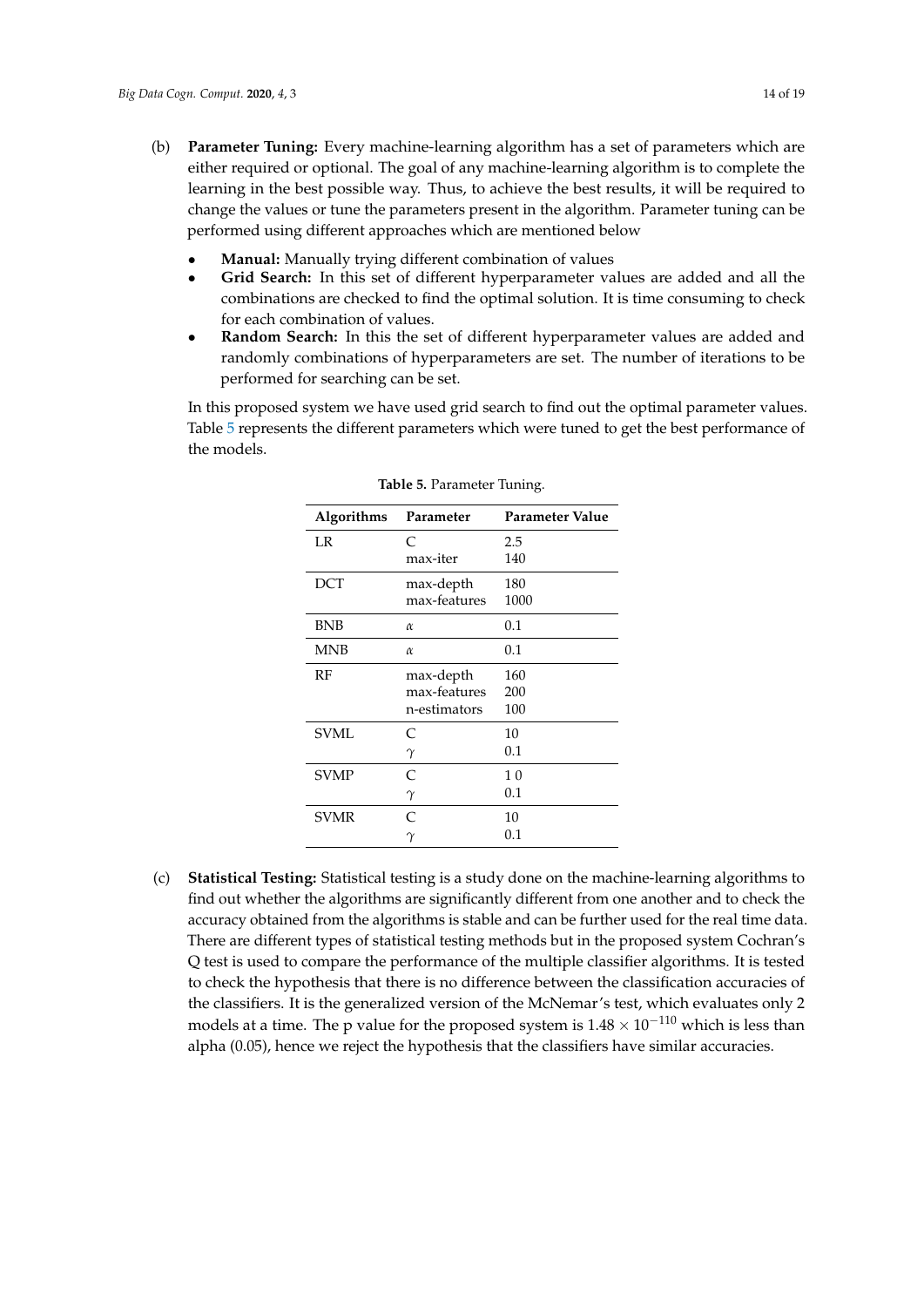### <span id="page-16-0"></span>**5. Results**

After applying the classification algorithms on the Devanagari dataset and the Marglish dataset the results are shown in Tables [6](#page-16-1) and [7](#page-17-0) respectively.

In Table [6](#page-16-1) along with the TF-IDF Vectorizer the Bernoulli Naïve Bayes (BNB) works the best with the accuracy of 55.54% again the Bernoulli Naïve Bayes performs best with the Count vectorizer with accuracy of 60.60%. The hashing vectorizer works best with MLP with accuracy of 54.10%. Count Vectorizer with the BNB gives the best results for the Devanagari dataset.

<span id="page-16-1"></span>Table [7](#page-17-0) show the classification results on the Marglish Dataset. MLP gives the best accuracy with all the vectorizers (TF-IDF , Count and Hashing) with the accuracy of 62.28% , 62.68%, 60.93%.

| <b>Vectorizers</b>        | Algorithms  | Accuracy |
|---------------------------|-------------|----------|
| <b>TF-IDF Vectorizer</b>  | LR          | 53.52    |
|                           | <b>DCT</b>  | 47.22    |
|                           | <b>GNB</b>  | 37.23    |
|                           | <b>BNB</b>  | 55.54    |
|                           | <b>MNB</b>  | 49.27    |
|                           | RF          | 52.55    |
|                           | <b>SVML</b> | 53.42    |
|                           | <b>SVMP</b> | 30.63    |
|                           | <b>SVMR</b> | 53.78    |
|                           | MLP         | 54.38    |
| Count Vectorizer          | LR          | 59.42    |
|                           | <b>DCT</b>  | 50.31    |
|                           | <b>GNB</b>  | 40.34    |
|                           | <b>BNB</b>  | 60.60    |
|                           | <b>MNB</b>  | 57.14    |
|                           | RF          | 52.14    |
|                           | <b>SVML</b> | 58.21    |
|                           | <b>SVMP</b> | 47.88    |
|                           | <b>SVMR</b> | 60.03    |
|                           | MLP         | 60.08    |
| <b>Hashing Vectorizer</b> | LR          | 52.13    |
|                           | <b>DCT</b>  | 45.89    |
|                           | <b>GNB</b>  | 30.67    |
|                           | <b>BNB</b>  | 47.25    |
|                           | <b>MNB</b>  | 47.46    |
|                           | RF          | 52.39    |
|                           | <b>SVML</b> | 51.34    |
|                           | <b>SVMP</b> | 33.92    |
|                           | <b>SVMR</b> | 52.10    |
|                           | <b>MLP</b>  | 54.10    |

**Table 6.** Training Score Results for Devanagari dataset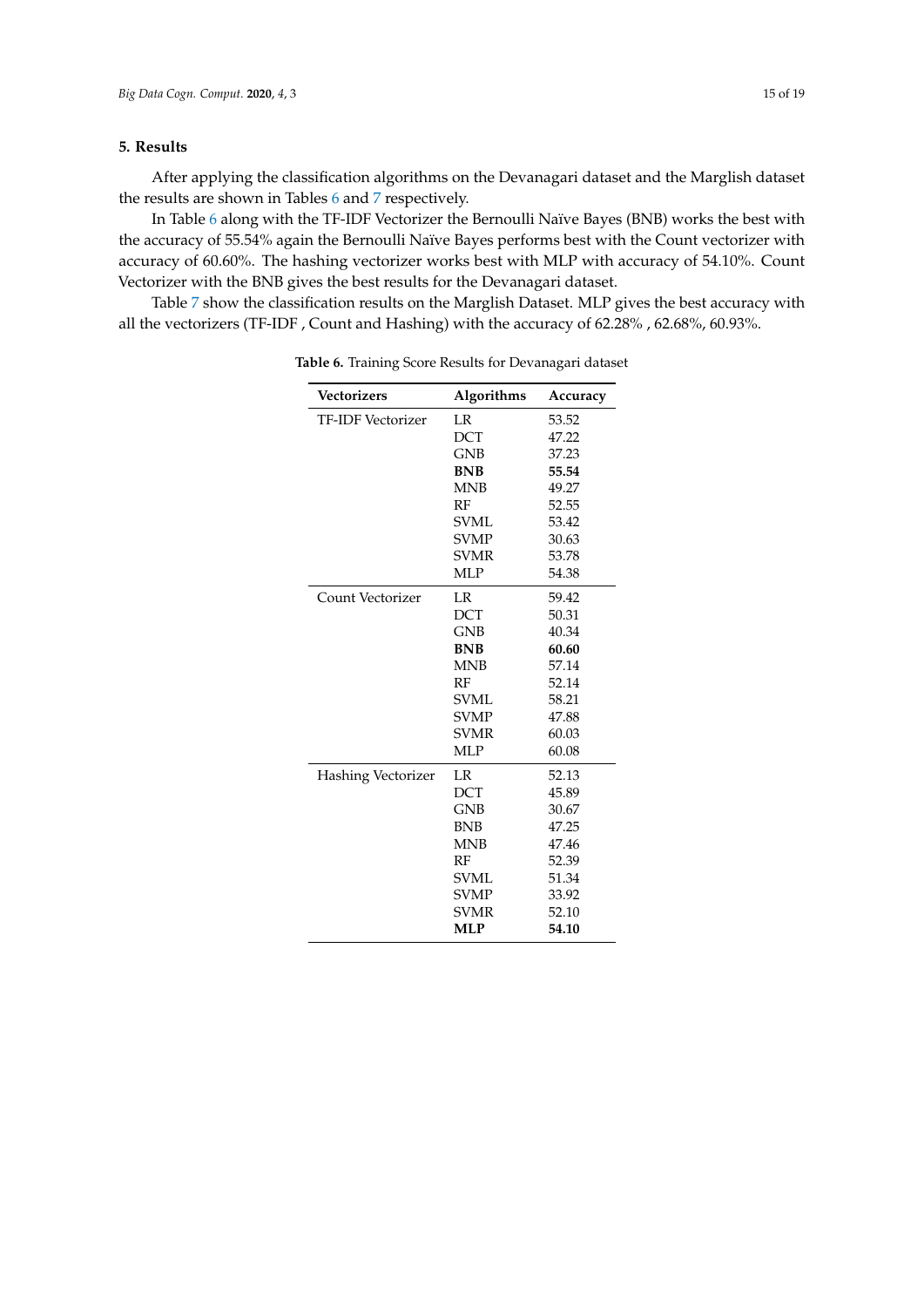| <b>Vectorizers</b>       | Algorithms  | Accuracy |
|--------------------------|-------------|----------|
| <b>TF-IDF Vectorizer</b> | LR          | 62.06    |
|                          | <b>DCT</b>  | 53.40    |
|                          | <b>GNB</b>  | 42.59    |
|                          | <b>BNB</b>  | 61.40    |
|                          | <b>MNB</b>  | 59.18    |
|                          | RF          | 59.29    |
|                          | <b>SVML</b> | 59.18    |
|                          | <b>SVMP</b> | 32.41    |
|                          | <b>SVMR</b> | 61.95    |
|                          | <b>MLP</b>  | 62.28    |
| Count Vectorizer         | LR          | 60.97    |
|                          | <b>DCT</b>  | 50.04    |
|                          | <b>GNB</b>  | 40.50    |
|                          | <b>BNB</b>  | 61.46    |
|                          | <b>MNB</b>  | 59.14    |
|                          | RF          | 56.68    |
|                          | <b>SVML</b> | 55.18    |
|                          | <b>SVMP</b> | 52.29    |
|                          | <b>SVMR</b> | 62.48    |
|                          | <b>MLP</b>  | 62.68    |
| Hashing Vectorizer       | LR          | 60.63    |
|                          | <b>DCT</b>  | 54.12    |
|                          | <b>GNB</b>  | 35.21    |
|                          | <b>BNB</b>  | 58.47    |
|                          | <b>MNB</b>  | 58.45    |
|                          | RF          | 60.45    |
|                          | <b>SVML</b> | 57.54    |
|                          | <b>SVMP</b> | 32.08    |
|                          | <b>SVMR</b> | 60.27    |
|                          | <b>MLP</b>  | 60.93    |

<span id="page-17-0"></span>**Table 7.** Training Score Results for Marglish dataset.

<span id="page-17-2"></span><span id="page-17-1"></span>Tables [8](#page-17-1) and [9](#page-17-2) represents the testing score results of the best models which were identified while performing the 10 fold cross-validation.

| Vectorizer | Algorithm Accuracy |       |
|------------|--------------------|-------|
| TF-IDF     | <b>BNB</b>         | 55.60 |
| Count      | <b>BNB</b>         | 61.88 |
| Hashing    | MLP                | 58.12 |

**Table 8.** Testing Score for Devanagari dataset.

| Table 9. Testing Score for Marglish dataset. |  |
|----------------------------------------------|--|
|                                              |  |

| Vectorizer | Algorithm Accuracy |       |
|------------|--------------------|-------|
| TF-IDF     | MLP                | 63.67 |
| Count      | MLP                | 64.60 |
| Hashing    | MLP                | 63.54 |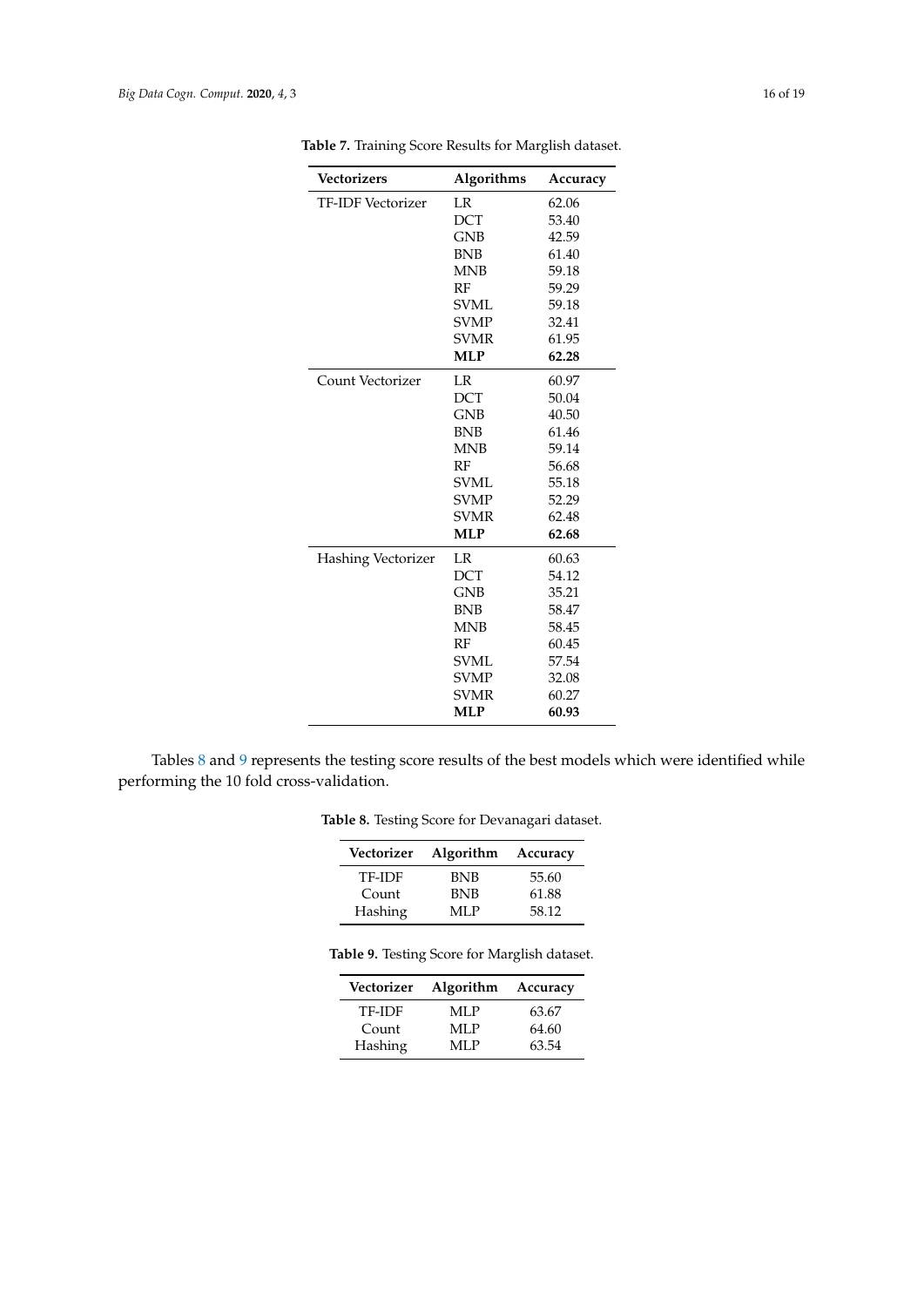#### <span id="page-18-0"></span>**6. Discussions**

In this section, the limitations and the findings will be discussed in detail.

#### *6.1. Findings*

After detailed analysis on the datasets the answers of the initial research questions are found out. Two datasets which were used had both the input and the output labels present and hence supervised learning algorithms were used to carry out the classification. Most of the research limits its research with 4–5 algorithms but here 10 algorithms were used and cross-validation, parameter tuning and statistical testing was carried out to confirm the results. MLP worked best with all the vectorizers for the Marglish dataset (approx 64%); also, BNB performed exceptionally well with Count Vectorizer for the Devanagari dataset. Therefore, based on the results it can be concluded that MLP works exceptionally well when the dataset is large. MLP and BNB were considered to be the best models for the proposed systems.

While carrying out the manual labeling process, 5 different categories were discovered in the dataset. In most of the comments, the viewers were praising the recipe, praising the chef, video and writing their suggestions and queries. The suggestions and queries category comments will be very useful for the YouTube cookery channels because the suggestions and queries can help the channels to improve and grow.

#### *6.2. Limitations*

- Marglish is not an official language and hence there is no specific SentiWordNets present for it. Also, there is no predefined stopword list for the language.
- In this paper, only the English stopwords are removed. For the Devanagari dataset the stopwords are extracted from the list and it is not stable.
- There is no official stemming algorithm for both the Devanagari and the Marglish and hence the port stemmer for the English language was used. This could have a significant effect on the accuracy of the models.
- Python code was used to extract the comments using the YouTube API. The search string contains the popular channels being manually identified. For e.g., "Madhuras Recipe" is the most popular Marathi recipe channel it was identified manually and then the search string was set as "Madhuras Recipe". There were a few scenarios in which the comments from different domains got extracted and had to be manually removed.

#### **7. Conclusions and Future Work**

India has the second highest number of internet users in the world. As the Indian population has started using the Internet increasingly, they are addicted to social networking apps and YouTube.

YouTube has a large amount of Internet users (245 million) in India [\[1\]](#page-19-0). YouTube has become a popular choice by the people in India because it helps users to learn and share their opinions in the form of videos. There are different genres of data generated on the YouTube. The aim of paper was to help the Marathi cookery channels improve their content by helping them analyze the comments posted by the users. In this study, the machine-learning algorithms MLP along with Count vectorizer outperformed with the accuracy of 62.68% for the Marglish dataset and BNB performed best with the Count vectorizer with the accuracy of 60.60%. So MLP and BNB are the top models and count vectorizer is the best vectorizer according to this study.

As a part of the future scope, deep-learning and advanced deep-learning algorithms will be applied to the datasets. Clustering algorithms such as density-based spatial clustering of applications with noise (DBSCAN) and K-means can be used to simplify the labeling process. New data will be extracted and will be used as a validation set for future analysis. Emoticons will be considered in the dataset. Dataset size will be increased, and data will be analyzed for the other genre such as education, music etc.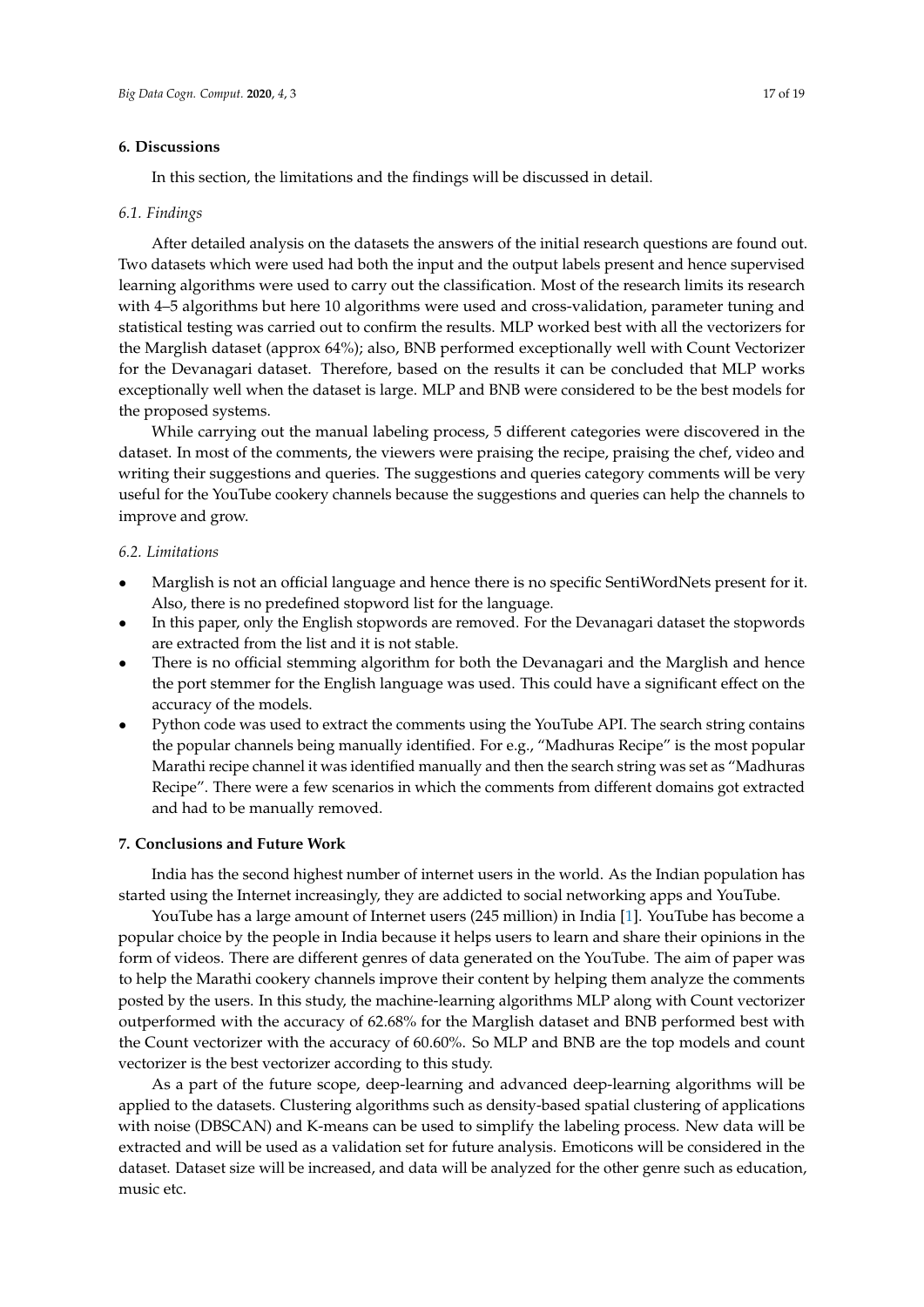<span id="page-19-19"></span>**Author Contributions:** Conceptualization, A.K.; Data curation, J.S.; Formal analysis, S.R.S. and S.S.; Investigation, S.R.S.; Methodology, S.R.S. and A.K.; Project administration, J.S.; Resources, S.S.; Supervision, A.K. and S.S.; Validation, A.K.; Writing—review and editing, A.K. All authors have read and agreed to the published version of the manuscript.

**Funding:** This research received no external funding.

**Conflicts of Interest:** The authors declare no conflict of interest.

## <span id="page-19-17"></span>**References**

- <span id="page-19-0"></span>1. List of Countries by Number of Internet Users. Available online: [https://en.wikipedia.org/wiki/List\\_of\\_co](https://en.wikipedia.org/wiki/List_of_countries_by_number_of_Internet_users) [untries\\_by\\_number\\_of\\_Internet\\_users](https://en.wikipedia.org/wiki/List_of_countries_by_number_of_Internet_users) (accessed on 6 January 2020).
- <span id="page-19-18"></span><span id="page-19-1"></span>2. Diwanji, S. Most Popular Smartphone Activities in India as of January 2018. Available online: [https:](https://www.statista.com/statistics/309867/mobile-phone-activities-india/) [//www.statista.com/statistics/309867/mobile-phone-activities-india/](https://www.statista.com/statistics/309867/mobile-phone-activities-india/) (accessed on 6 January 2020).
- <span id="page-19-2"></span>3. Mitter, S. How YouTube India Spurred a Thriving Content Economy Cutting across Genres, Languages, Demographics. Available online: [https://yourstory.com/2019/03/youtube-india-thriving-content-econo](https://yourstory.com/2019/03/youtube-india-thriving-content-economy-yi37d6xy4u) [my-yi37d6xy4u](https://yourstory.com/2019/03/youtube-india-thriving-content-economy-yi37d6xy4u) (accessed on 6 January 2020).
- <span id="page-19-3"></span>4. Rao, Y.; Xie, H.; Li, J.; Jin, F.; Wang, F.L.; Li, Q. Social emotion classification of short text via topic-level maximum entropy model. *Inf. Manag.* **2016**, *53*, 978–986. [\[CrossRef\]](http://dx.doi.org/10.1016/j.im.2016.04.005)
- <span id="page-19-20"></span><span id="page-19-4"></span>5. Nagarajan, R. 52% of India's Urban Youth Are Now Bilingual, 18% Speak Three Languages. Available online: [https://timesofindia.indiatimes.com/india/52-of-indias-urban-youth-are-now-bilingual-18-spe](https://timesofindia.indiatimes.com/india/52-of-indias-urban-youth-are-now-bilingual-18-speak-three-languages/articleshow/66530958.cms) [ak-three-languages/articleshow/66530958.cms](https://timesofindia.indiatimes.com/india/52-of-indias-urban-youth-are-now-bilingual-18-speak-three-languages/articleshow/66530958.cms) (accessed on 6 January 2020).
- <span id="page-19-16"></span><span id="page-19-5"></span>6. Pundlik, S.; Dasare, P.; Kasbekar, P.; Gawade, A.; Gaikwad, G.; Pundlik, P. Multiclass classification and class based sentiment analysis for Hindi language. In Proceedings of the IEEE 2016 International Conference on Advances in Computing, Communications and Informatics (ICACCI), Jaipur, India, 21–24 September 2016; pp. 512–518.
- <span id="page-19-6"></span>7. Shah, S.R.; Kaushik, A. Sentiment Analysis On Indian Indigenous Languages: A Review On Multilingual Opinion Mining. *arXiv* **2019**, arXiv:1911.12848.
- <span id="page-19-7"></span>8. Yadav, M.; Bhojane, V. Semi-Supervised Mix-Hindi Sentiment Analysis using Neural Network. In Proceedings of the IEEE 2019 9th International Conference on Cloud Computing, Data Science & Engineering (Confluence), Noida, India, 10–11 January 2019; pp. 309–314.
- <span id="page-19-8"></span>9. Ansari, M.A.; Govilkar, S. Sentiment Analysis of Mixed Code for the Transliterated Hindi and Marathi Texts. *Int. J. Nat. Lang. Comput.* **2018**, *7*, 14.
- <span id="page-19-9"></span>10. Jha, V.; Manjunath, N.; Shenoy, P.D.; Venugopal, K.; Patnaik, L.M. Homs: Hindi opinion mining system. In Proceedings of the 2015 IEEE 2nd International Conference on Recent Trends in Information Systems (ReTIS), Kolkata, India, 9–11 July 2015; pp. 366–371.
- <span id="page-19-10"></span>11. Afli, H.; Maguire, S.; Way, A. Sentiment translation for low resourced languages: Experiments on irish general election tweets. In Proceedings of the 18th International Conference on Computational Linguistics and Intelligent Text Processing, Budapest, Hungry, 17–21 April 2017.
- <span id="page-19-11"></span>12. Naidu, R.; Bharti, S.K.; Babu, K.S.; Mohapatra, R.K. Sentiment analysis using Telugu sentiwordnet. In Proceedings of the 2017 International Conference on Wireless Communications, Signal Processing and Networking (WiSPNET), Chennai, India, 22–24 March 2017; pp. 666–670.
- <span id="page-19-12"></span>13. Nanda, C.; Dua, M.; Nanda, G. Sentiment Analysis of Movie Reviews in Hindi Language Using Machine Learning. In Proceedings of the IEEE 2018 International Conference on Communication and Signal Processing (ICCSP), Chennai, India, 3–5 April 2018; pp. 1069–1072.
- <span id="page-19-13"></span>14. Pandey, P.; Govilkar, S. A framework for sentiment analysis in Hindi using HSWN. *Int. J. Comput. Appl.* **2015**, *119*. [\[CrossRef\]](http://dx.doi.org/10.5120/21176-4185)
- <span id="page-19-14"></span>15. Bhargava, R.; Sharma, Y.; Sharma, S. Sentiment analysis for mixed script indic sentences. In Proceedings of the IEEE 2016 International Conference on Advances in Computing, Communications and Informatics (ICACCI), Jaipur, India, 21–24 September 2016; pp. 524–529.
- <span id="page-19-15"></span>16. Kaur, H.; Mangat, V.; Krail, N. Dictionary based sentiment analysis of hinglish text. *Int. J. Adv. Res. Comput. Sci.* **2017**, *8*. [\[CrossRef\]](http://dx.doi.org/10.26483/ijarcs.v8i5.3438)